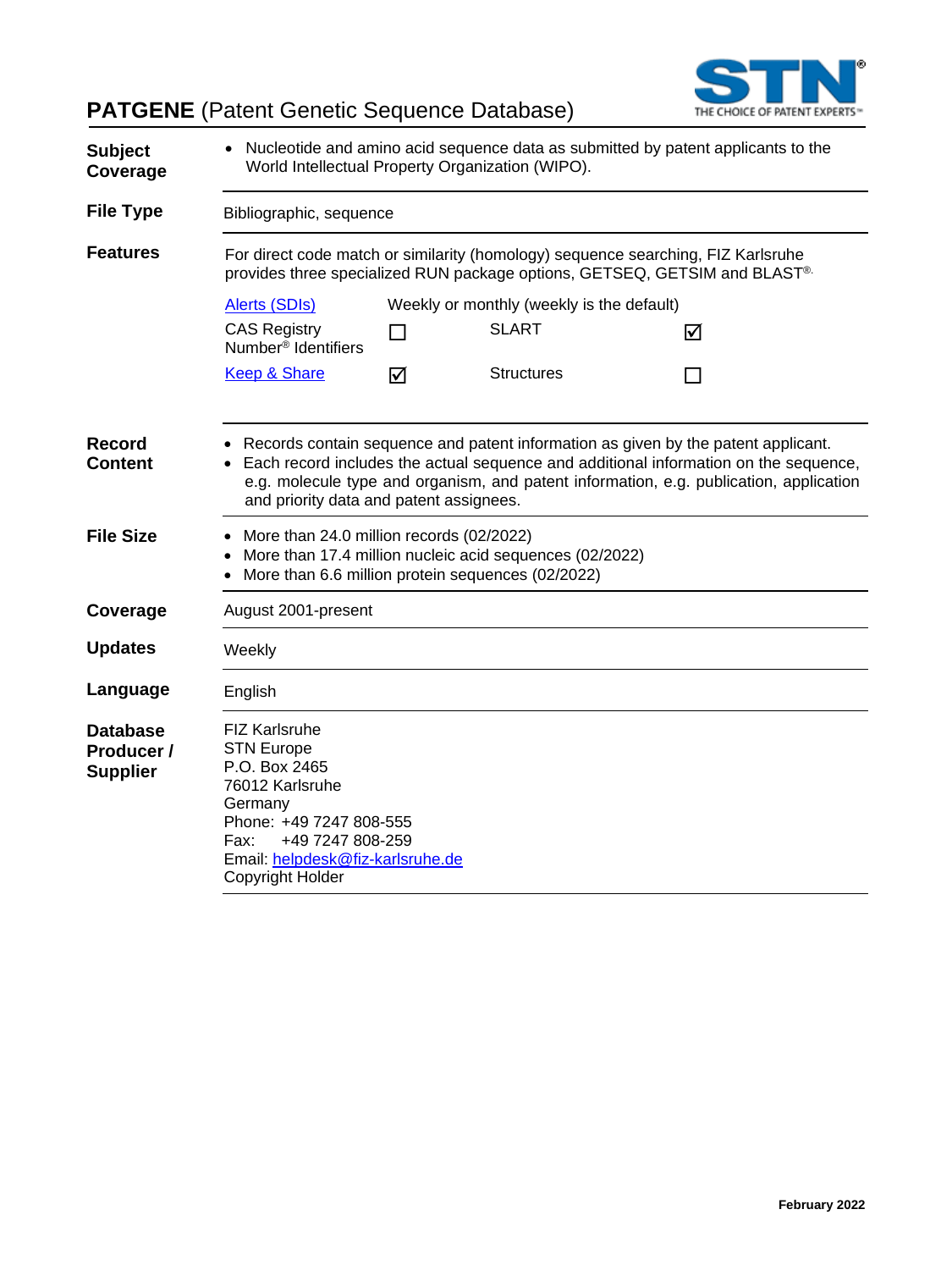| <b>Sources</b>   | Sequence listings submitted by patent applicants as a formal part of WIPO/PCT<br>$\bullet$<br>applications.                                                                                                                                                                                                      |
|------------------|------------------------------------------------------------------------------------------------------------------------------------------------------------------------------------------------------------------------------------------------------------------------------------------------------------------|
| <b>User Aids</b> | • Online Helps (HELP DIRECTORY lists all help messages available)<br><b>STNGUIDE</b><br>$\bullet$                                                                                                                                                                                                                |
| <b>Cluster</b>   | ALLBIB<br>$\bullet$<br>• BIOSCIENCE<br>• CORPSOURCE<br>• HPATENTS<br><b>MEDICINE</b><br>$\bullet$<br>PATENTS<br>$\bullet$<br>PHARMACOLOGY<br>$\bullet$<br><b>STN Database Cluster information:</b><br>http://www.stn-international.com/en/customersupport/customer-<br>support#cluster+%7C+subjects+%7C+features |
|                  |                                                                                                                                                                                                                                                                                                                  |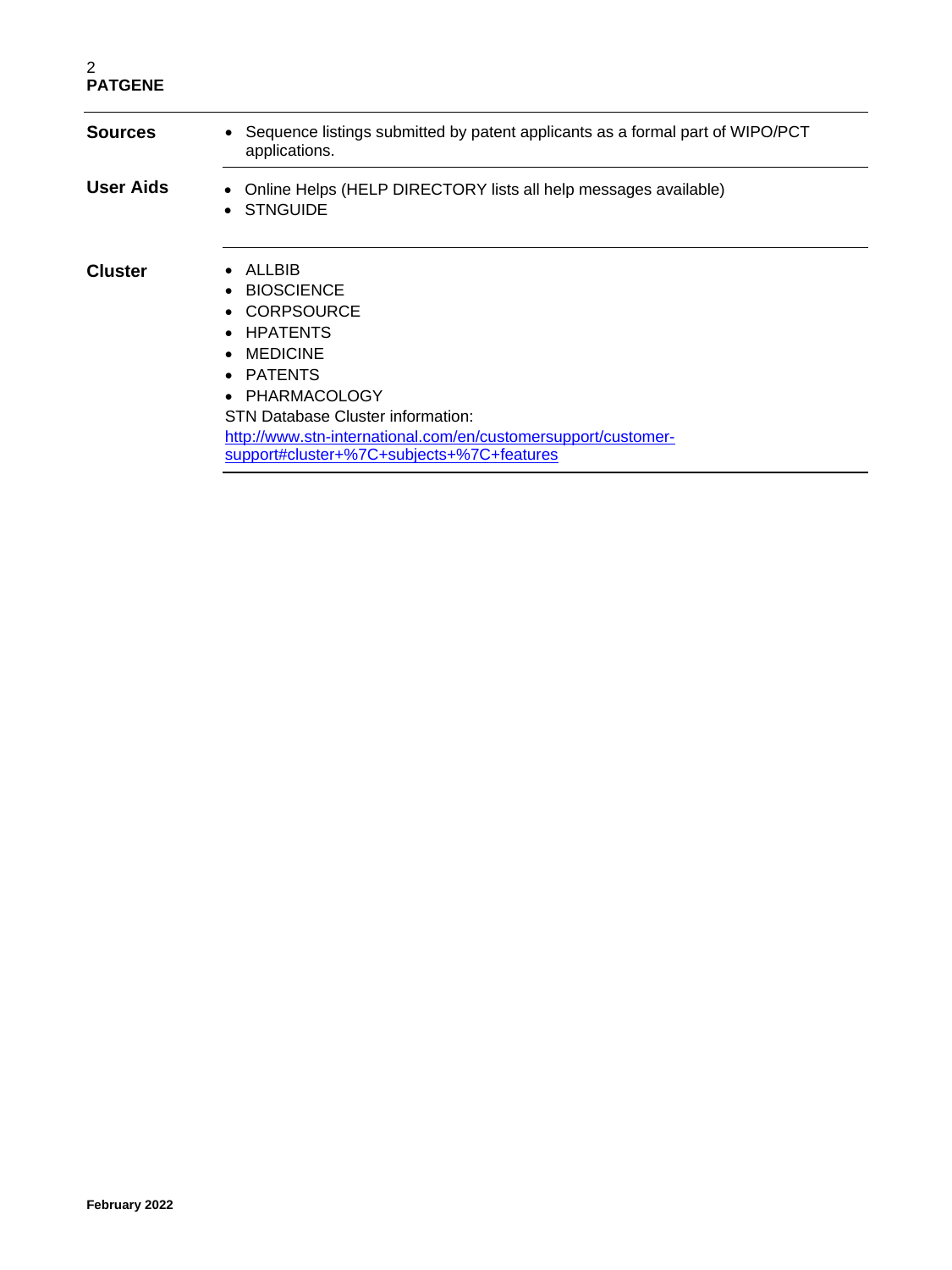# **Search and Display Field Codes**

## **General Search Fields**

| <b>Search Field Name</b>                                                                                                                                                                                                                                                                                                                                                                                                                                                                                                                                                  | <b>Search</b><br>Code                                                                                                                                                                          | <b>Search Examples</b>                                                                                                                                                                                                                                                                                                                                                                                                                                                                                                                     | <b>Display</b><br><b>Codes</b>                                                                                                                                                                                         |
|---------------------------------------------------------------------------------------------------------------------------------------------------------------------------------------------------------------------------------------------------------------------------------------------------------------------------------------------------------------------------------------------------------------------------------------------------------------------------------------------------------------------------------------------------------------------------|------------------------------------------------------------------------------------------------------------------------------------------------------------------------------------------------|--------------------------------------------------------------------------------------------------------------------------------------------------------------------------------------------------------------------------------------------------------------------------------------------------------------------------------------------------------------------------------------------------------------------------------------------------------------------------------------------------------------------------------------------|------------------------------------------------------------------------------------------------------------------------------------------------------------------------------------------------------------------------|
| Basic Index (4) (contains single words<br>from the title (TI), organism species<br>(ORGN), molecule type (MTY), and<br>feature table (FEAT) fields)                                                                                                                                                                                                                                                                                                                                                                                                                       | None<br><b>or</b><br>/BI                                                                                                                                                                       | S ANAPHYLATOXIN<br>S PLANT GENE# AND RNA                                                                                                                                                                                                                                                                                                                                                                                                                                                                                                   | TI, ORGN,<br>MTY, FEAT                                                                                                                                                                                                 |
| <b>Accession Number</b><br>Amino Acid<br>Amino Acid Count (1)<br>Amino Acid Percentage (1)<br><b>Application Country</b><br>Application Date (1)<br>Application Number (2)<br>Application Number, Original<br>Application Year (1)<br>Cross Reference<br>Data Entry Date (1)<br>Data Update Date (1)<br>Document Type<br>(code and text)<br>Entry Date (1)<br><b>Field Availability</b><br>Feature Table (4)<br><b>File Segment</b><br>(code and text)<br>Molecule Type<br>Nucleic Acid<br>Nucleic Acid Count (1)<br>Nucleic Acid Percentage (1)<br>Organism Name (3) (4) | 7AN<br>/AA<br>/AA.CNT<br>/AA.PER<br>/AC<br>/AD<br>/AP<br>/APO<br>/AY<br>/CR<br>/DED<br>/DUPD<br>/DT<br>(or $/TC$ )<br>/ED<br>/FA<br>/FEAT<br>/FS<br>/MTY<br>/NA<br>/NA.CNT<br>/NA.PER<br>/ORGN | S 2002060924.37/AN<br>S (T OR M)/AA<br>S (T OR M OR F OR H)/AA (S) 50-100/AA.CNT<br>S (T OR M OR F OR H)/AA (S) 25-30/AA.PER<br>S US/AC<br>S 20011129/AD<br>S WO2020-CA51103/AP<br>S WOAU2004/000622/APO<br>S 2002/AY<br>S GENBANK/NM 002650/CR<br>S 20190228/DED<br>S 20190228/DUPD<br>S PATENT/DT<br>S 20210528/ED<br>S AI/FA<br>S (RNA AND BINDING)/FEAT<br>S ?COMBINAT?/FEAT<br>S PROTEIN/FS<br>S NS/FS<br>S RNA/MTY<br>S (G OR C)/NA<br>S (G OR C)/NA (S) 50-100/NA.CNT<br>S (G OR C)/NA (S) 60-70/NA.PER<br>S CRASSOSTREA GIGAS/ORGN | AN<br>AA<br>AA<br>AA<br>AI<br>AI<br>AI<br><b>APO</b><br>AI<br><b>CR</b><br><b>DED</b><br><b>DUPD</b><br>DT<br><b>ED</b><br>FA<br><b>FEAT</b><br>FS<br><b>MTY</b><br><b>NA</b><br><b>NA</b><br><b>NA</b><br><b>ORGN</b> |
| Patent Assignee (3)<br><b>Patent Country</b>                                                                                                                                                                                                                                                                                                                                                                                                                                                                                                                              | /PA<br>(or $/CS$ )<br>/PC                                                                                                                                                                      | S MOLECULAR DYNAMICS/PA<br>S WO/PC                                                                                                                                                                                                                                                                                                                                                                                                                                                                                                         | <b>PA</b><br>PI                                                                                                                                                                                                        |
| (code and text)<br>Patent Number (2)<br>Patent Number, Original<br>Patent Number Group (2)<br>Patent Sequence Location<br>Publication Date (1)<br>Publication Year (1)<br><b>Priority Country</b><br>Priority Date (1)<br>Priority Date, First<br>Priority Number (2)<br>Priority Number, Original<br>Priority Year (1)<br>Priority Year, First<br>Sequence Count<br>Sequence Key<br>Sequence Identity Number (1)                                                                                                                                                         | /PN<br>/PNO<br>/PATS<br>/PSL<br>/PD<br>/PY<br>/PRC<br>/PRD<br>/PRDF<br>/PRN<br>/PRNO<br>/PRY<br>/PRYF<br>/SEQC<br>/SEQK<br>/SEQN                                                               | S WO 2002074961/PN<br>S WO2020-000099/PNO<br>S WO 2002074961/PATS<br>S 6/PSL<br>S 20030130/PD<br>S 2003/PY<br>S FR/PRD<br>S 20150606/PRD<br>S 20150608/PRDF<br>S EP2001-102050/PRN<br>S DE10 200\$ 051 727.5/PRNO<br>S 2000-2001/PRY<br>S 2015/PRYF<br>S 15/SEQC<br>S A0000030BD19782FC1774AF58E4CFFEE7<br>F0E30588CBA14DCD38C/SEQK<br>S 337/SEQN                                                                                                                                                                                          | PI.<br><b>PNO</b><br>PI.<br><b>PSL</b><br>PI<br>PI<br><b>PRAI</b><br><b>PRAI</b><br><b>PRAI</b><br><b>PRAI</b><br><b>PRNO</b><br><b>PRAI</b><br><b>PRAI</b><br>SEQC<br><b>SEQK</b><br><b>SEQN</b>                      |
| Sequence Length (1)<br>Title $(4)$<br>Update Date (1)                                                                                                                                                                                                                                                                                                                                                                                                                                                                                                                     | /SQL<br>/TI<br>/UP                                                                                                                                                                             | S 150-175/SQL<br>S HYBRIDIZATION ASSAY#/TI<br>S 20210528/UP                                                                                                                                                                                                                                                                                                                                                                                                                                                                                | SQL<br>ΤI<br>UP                                                                                                                                                                                                        |

**(1)** Numeric search field that may be searched using numeric operators or ranges.

**(2)** Either STN or Derwent format may be used.

**(3)** Search with implied (S) proximity is available in this field.

**(4)** Fields that allow left truncation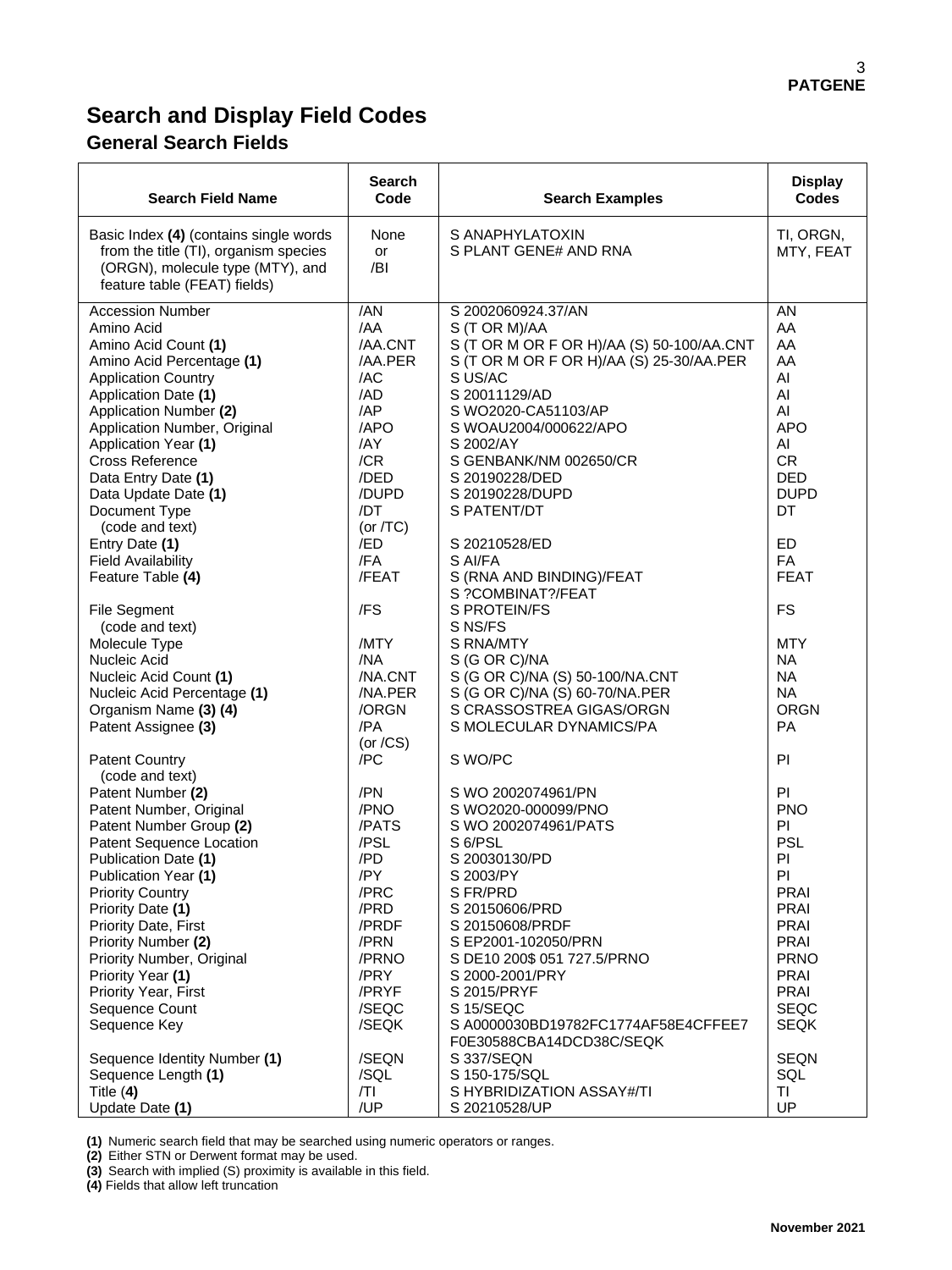# **Super Search Fields**

Enter a super search code to execute a search in one or more fields that may contain the desired information. Super search fields facilitate cross-file and multi-file searching. EXPAND may not be used with super search fields. Use EXPAND with the individual field codes instead.

| <b>Search Field Name</b>        | <b>Search</b><br>Code | <b>Fields</b><br><b>Searched</b> | <b>Search Examples</b> | <b>Display</b><br>Codes |
|---------------------------------|-----------------------|----------------------------------|------------------------|-------------------------|
| <b>Application Number Group</b> | /APPS                 | /AP./PRN                         | S US2001-809003/APPS   | AI. PRAI                |

# **DISPLAY and PRINT Formats**

Any combination of formats may be used to display or print answers. Multiple codes must be separated by spaces or commas, e.g., D L1 1-5 TI AU. The fields are displayed or printed in the order requested.

Hit-term highlighting is available for all fields. Highlighting must be ON during SEARCH to use the HIT, KWIC, and OCC formats.

| <b>Format</b>      | <b>Content</b>                | <b>Examples</b>        |
|--------------------|-------------------------------|------------------------|
| AA                 | Amino Acid table              | D AA                   |
| AI (AP) (1)        | Application Information       | D 21 2 AI              |
| AN.                | <b>Accession Number</b>       | D AN TI                |
| APO (AIO)          | Application Number, Original  | D APO                  |
| CR.                | Cross Reference               | D CR                   |
| <b>DED</b>         | Data Entry Date               | D DED                  |
| <b>DUPD</b>        | Data Update Date              | D DUPD                 |
| DT (TC)            | Document Type                 | D DT                   |
| ED.                | <b>Entry Date</b>             | D AN ED                |
| <b>FASTA</b>       | Sequence (FASTA format)       | D FASTA                |
| <b>FEAT</b>        | <b>Feature Table</b>          | D 1 5 10 FEAT          |
| FS(2)              | <b>File Segment</b>           | D <sub>FS</sub>        |
| <b>IDENT</b> (2,3) | Percent Identity              | <b>DIDENT</b>          |
| <b>MTY</b>         | Molecule Type                 | <b>DIS L5 1-10 MTY</b> |
| <b>ORGN</b>        | Organism Name                 | <b>D ORGN</b>          |
| PA (CS)            | Patent Assignee               | D 1-25 PA              |
| PI(PN) (1)         | Patent Information            | D 1-15 PA PI           |
| <b>PNO</b>         | Patent Number, Original       | D PNO                  |
| PRAI               | Priority Information          | <b>D PRAI</b>          |
| <b>PRNO</b>        | Priority Number, Original     | D PRNO                 |
| <b>PSL</b>         | Patent Sequence Location      | D PSL                  |
| <b>SCORE (2,4)</b> | <b>Similarity Score</b>       | <b>D TI SCORE</b>      |
| <b>SEQ (5)</b>     | Sequence (one-letter codes)   | <b>D 1-3 TI SEQ</b>    |
| SEQ3 (5)           | Sequence (three-letter codes) | D 1 5 10 TI SEQ3       |
| <b>SEQC</b>        | Sequence Count                | D SEQC                 |
| <b>SEQK</b>        | Sequence Key                  | D SEQK                 |
| <b>SEQN</b>        | Sequence Identity Number      | D SEQN                 |
| SQL                | Sequence Length               | D 1-20 SQL             |
| ΤI                 | Title                         | D L7 1-25 TI           |
| UP                 | <b>Update Date</b>            | D AN TI UP             |

**(1)** By default, patent numbers, application and priority numbers are displayed in STN format. To display them in Derwent format, enter SET PATENT DERWENT at an arrow prompt. To reset display to STN format, enter SET PATENT STN.

**(2)** Custom display only.

**(3)** Use RUN BLAST first. See page 7, Similarity Search.

**(4)** Use RUN GETSIM or RUN BLAST first. See page 7, Similarity Search.

**(5)** Sequences in PATGENE are given according to WST.25 of the WIPO.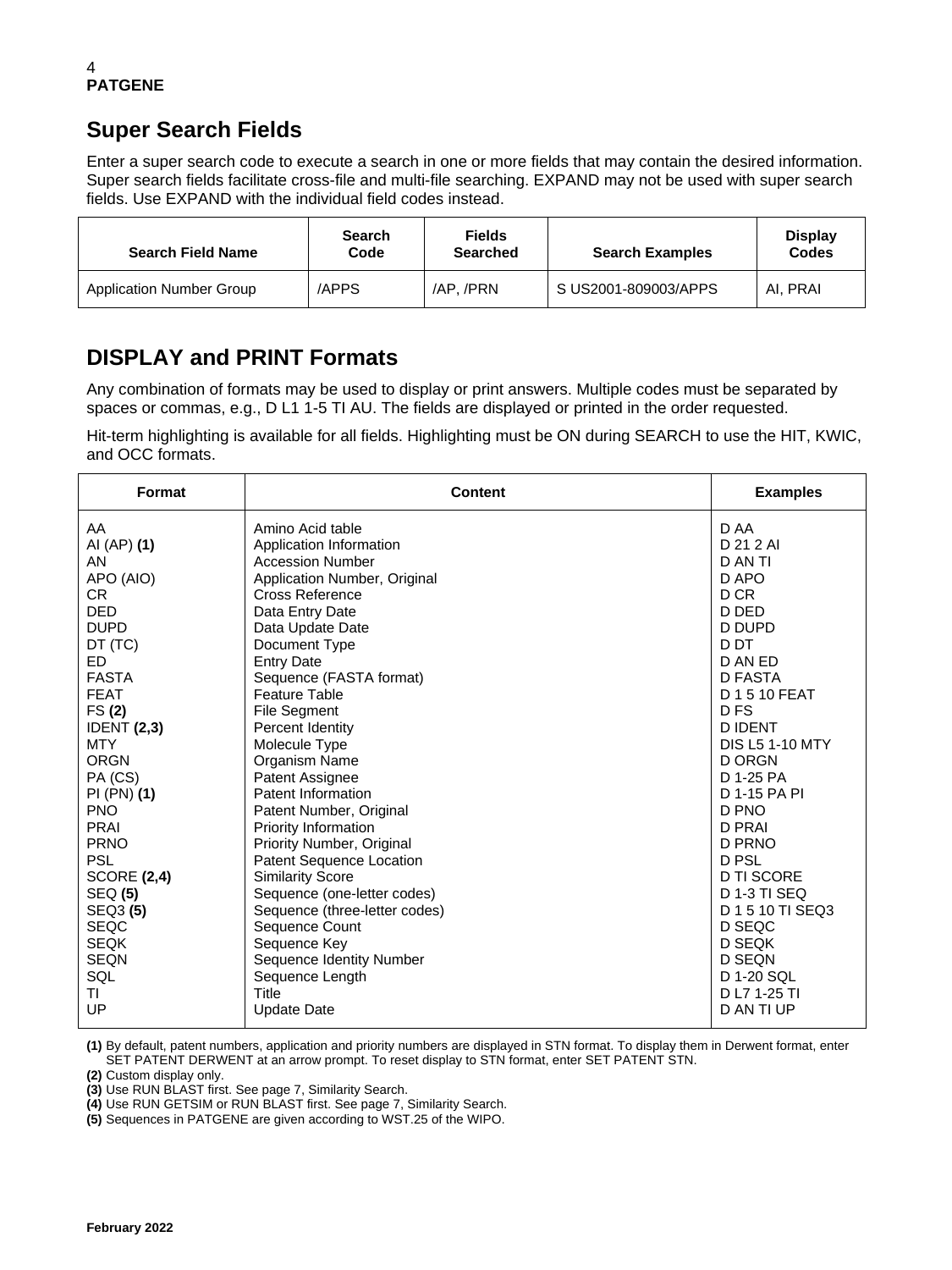# **Predefined Display and Print Formats**

| Format                            | <b>Content</b>                                                                                                                                                        | <b>Examples</b>     |
|-----------------------------------|-----------------------------------------------------------------------------------------------------------------------------------------------------------------------|---------------------|
| ALIGN (1)                         | Alignment as text between query and retrieved sequence in a similarity<br>search (RUN GETSIM, RUN BLAST, or RUN GETSEQ)                                               | D ALIGN             |
| ALIGNG (1)                        | Alignment as image between query and retrieved sequence in a<br>similarity search (RUN GETSIM, RUN BLAST, or RUN GETSEQ)                                              | D ALIGNG            |
| <b>ALL</b>                        | AN, ED, UP, DED, DUPD, TI, PA, DT, PI, AI, PRAI, FS, CR, MTY, PSL,<br>ORGN, SEQC, SEQN, SQL, SEQK, SEQ, AA or NA, FEAT                                                | D ALL               |
| <b>APPS</b>                       | AI, PRAI                                                                                                                                                              | D APPS              |
| <b>BIB</b>                        | AN, ED, UP, DED, DUPD, TI, PA, DT, PI, AI, PRAI, FS, CR, MTY, PSL<br>(BIB is the default)                                                                             | D BIB               |
| <b>IBIB</b>                       | BIB, indented with text labels                                                                                                                                        | <b>D IBIB ALIGN</b> |
| <b>FASTA</b>                      | <b>FASTA</b> format                                                                                                                                                   | D FASTA             |
| <b>IALL</b>                       | ALL, indented with text labels                                                                                                                                        | D L2 1-5 IALL       |
| <b>SCAN</b>                       | ED, UP, DED, DUPD, TI (random display without answer numbers)                                                                                                         | D SCAN              |
| SQIDE                             | ED, UP, DED, DUPD, MTY, ORGN, SEQC, SEQN, SQL, SEQK, SEQ,<br>AA or NA, FEAT                                                                                           | D SQIDE             |
| SQ3IDE                            | ED, UP, DED, DUPD, MTY, ORGN, SEQC, SEQN, SQL, SEQK,<br>SEQ3, AA or NA, FEAT                                                                                          | D SQ3IDE            |
| TRIAL (TRI, SAM,<br>SAMPLE, FREE) | TI, MTY, SQL                                                                                                                                                          | D 1-20 TRI          |
| <b>HIT</b><br>KWIC<br><b>OCC</b>  | Hit term(s) and field(s)<br>Up to 50 words before and after hit term(s) (KeyWord-In-Context)<br>Number of occurrences of hit term(s) and field(s) in which they occur | D HIT<br>D KWIC     |

**(1)** Use RUN GETSIM, RUN BLAST or RUN GETSEQ first.

# **SELECT, ANALYZE, and SORT Fields**

The SELECT command is used to create E-numbers containing terms taken from the specified field in an answer set.

The ANALYZE command is used to create an L-number containing terms taken from the specified field in an answer set.

The SORT command is used to rearrange the search results in either alphabetic or numeric order of the specified field(s).

| <b>Field Name</b>                                 | <b>Field Code</b> | <b>ANALYZE/</b><br>SELECT (1) | <b>SORT</b> |
|---------------------------------------------------|-------------------|-------------------------------|-------------|
| <b>Accession Number</b>                           | AN                | Ν                             | v           |
| Amino Acid                                        | AA                |                               | N           |
| Amino Acid, Count                                 | AA.CNT            |                               | N           |
| Amino Acid, Percentage                            | AA.PER            |                               | N           |
| <b>Application Country</b>                        | AC                |                               |             |
| <b>Application Date</b>                           | AD.               |                               |             |
| <b>Application Number</b>                         | AP(Al)            |                               |             |
| Application Number, Original                      | APO (AIO)         |                               |             |
| Application Number and Related Application Number | <b>APPS</b>       |                               | N           |
| <b>Application Year</b>                           | AY                |                               |             |
| Cross Reference                                   | CR.               |                               |             |
| Data Entry Date                                   | <b>DED</b>        |                               |             |
| Data Update Date                                  | <b>DUPD</b>       |                               | $\check{ }$ |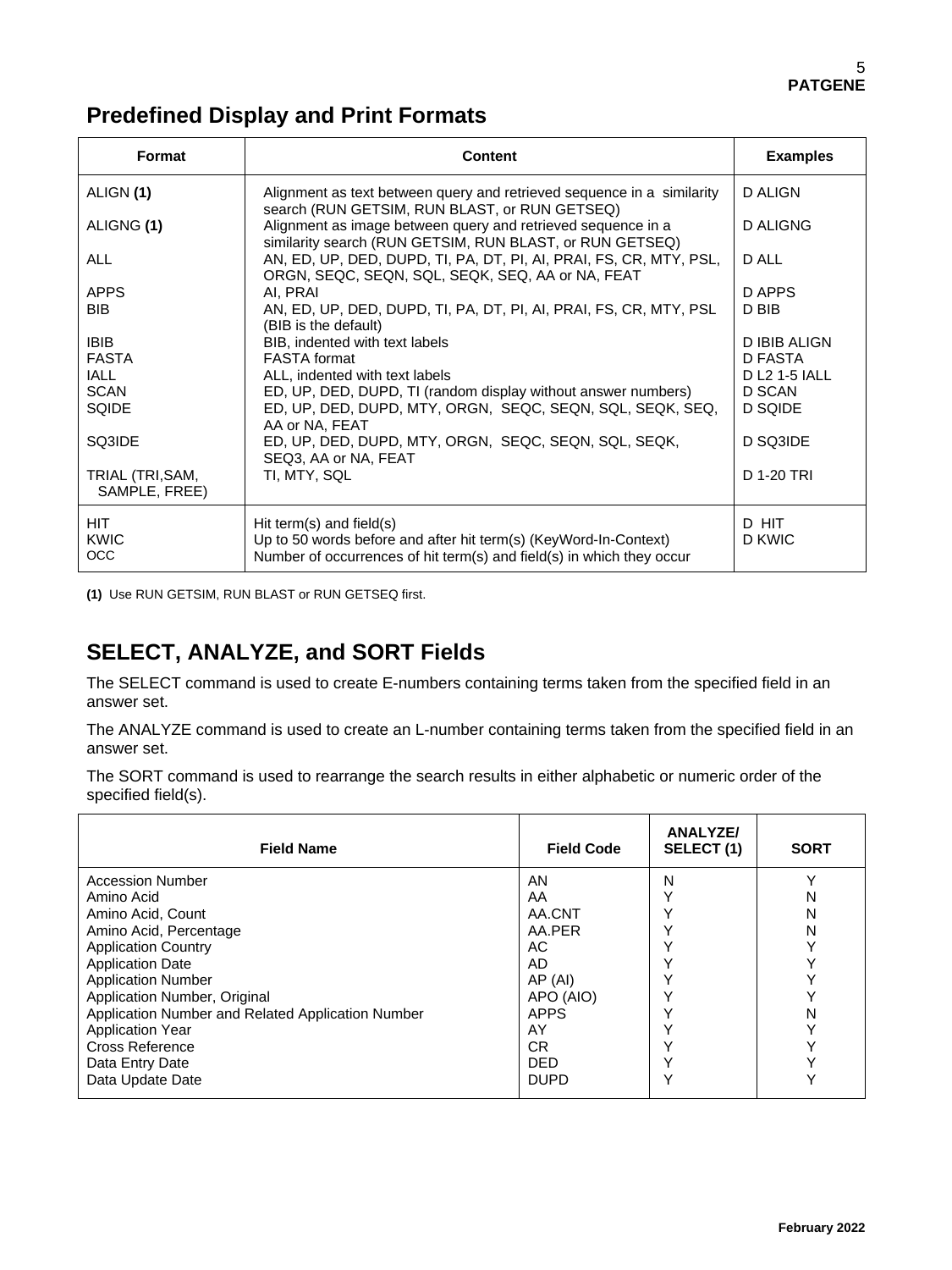# **SELECT, ANALYZE, and SORT Fields (cont'd)**

| <b>Field Name</b>          | <b>Field Code</b> | <b>ANALYZE/</b><br>SELECT (1) | <b>SORT</b>  |
|----------------------------|-------------------|-------------------------------|--------------|
| Document Type              | DT (TC)           | Y                             | Υ            |
| <b>Entry Date</b>          | <b>ED</b>         | Υ                             | Υ            |
| <b>Feature Table</b>       | <b>FEAT</b>       | Υ                             | $\mathsf{N}$ |
| <b>File Segment</b>        | <b>FS</b>         | Υ                             | Y            |
| Molecule Type              | <b>MTY</b>        | Υ                             | Υ            |
| Nucleic Acid               | <b>NA</b>         | Υ                             | N            |
| Nucleic Acid, Count        | NA.CNT            | Υ                             | N            |
| Nucleic Acid, Percentage   | NA.PER            | Υ                             | N            |
| Organism Name              | <b>ORGN</b>       | Υ                             | Y            |
| Patent Assignee            | <b>PA</b>         | Υ                             | Υ            |
| <b>Patent Country</b>      | <b>PC</b>         | Υ                             | Y            |
| <b>Patent Number</b>       | PN (PI)           | Υ                             | Y            |
| <b>Patent Number Group</b> | <b>PATS</b>       | Υ                             | Υ            |
| Percent Identity           | <b>IDENT</b>      | N                             | Υ            |
| <b>Priority Country</b>    | <b>PRC</b>        | Υ                             | Υ            |
| <b>Priority Date</b>       | <b>PRD</b>        | Υ                             | Υ            |
| Priority Date, First       | <b>PRDF</b>       | Y(2)                          | Υ            |
| <b>Priority Number</b>     | <b>PRN</b>        | Y                             | Υ            |
| Priority Number, Original  | <b>PNRO</b>       | Υ                             | Υ            |
| <b>Priority Year</b>       | <b>PRY</b>        | Y                             | Y            |
| Priority Year, First       | <b>PRYF</b>       | Y(2)                          | Υ            |
| Patent Sequence Location   | <b>PSL</b>        | Y                             | Υ            |
| <b>Publication Date</b>    | <b>PD</b>         | Υ                             | Υ            |
| <b>Publication Year</b>    | PY                | Υ                             | Υ            |
| Sequence Count             | <b>SEQC</b>       | Υ                             | Υ            |
| Sequence Identity Number   | <b>SEQN</b>       | Υ                             | Υ            |
| Sequence Key               | <b>SEQK</b>       | Υ                             | Υ            |
| Sequence Length            | SQL               | Υ                             | Υ            |
| <b>Similarity Score</b>    | SCORE (3)         | N                             | Y            |
| Title                      | TI                | Y (default)                   | Υ            |
| <b>Update Date</b>         | UP                | Y                             | Y            |

**(1)** HIT may be used to restrict terms extracted to terms that match the search expression used to create the answer set, e.g., SEL HIT PA.

**(2)** SELECT HIT and ANALYZE HIT are not valid with this field.

**(3)** Used with a L-number created with BLAST and GETSIM.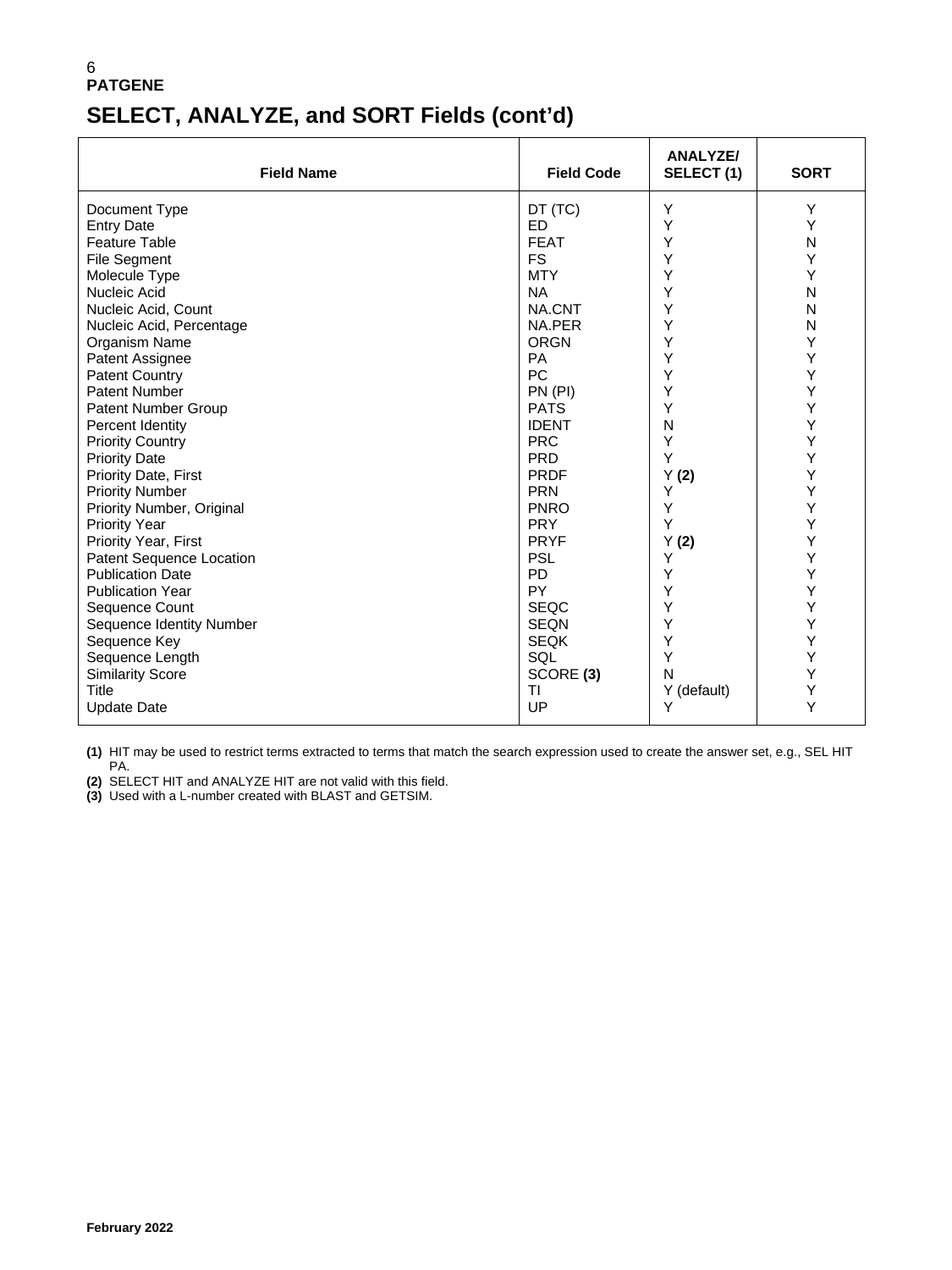# **Sequence Similarity Searching (BLAST/GETSIM)**

The GETSIM and BLAST® run packages are available to search the PATGENE database for protein and nucleotide sequence data by similarity (homology). BLAST is provided in PATGENE with the permission of the National Center for Biotechnology Information (NCBI) of the National Library of Medicine (NLM). GETSIM is using the FASTA algorithm.

Nucleotide and protein sequences can be subjected to a similarity search as a query entered directly on the command line using RUN GETSIM/BLAST or they may be uploaded via the "Structures" page. See details [here.](https://www.stn.org/help/stnext/#t=Building_the_Query%2FUsing_Biosequences%2FUsing_Biosequences_for_Queries.htm) The uploaded sequence can be displayed with D LQUE.

To initiate a BLAST or GETSIM search with the command RUN BLAST or RUN GETSIM the following search codes have to be specified:

- /SQP for searching peptide sequences
- /SQN for nucleotide sequences
- /TSQN for searching peptide sequences translated from PATGENE nucleotide sequences.

For the BLAST package four additional search codes are available:

- /SQM (megaBLAST) for searching highly similar nucleotide sequences
- /SQDM (discontiguous megaBLAST) for searching similar nucleotide sequences allowing more mismatches
- /TSQP for searching nucleotide sequences translated from PATGENE protein sequences
- /TSQNX for searching translated nucleotides form PATGENE protein sequences

It is recommended to use the search codes /SQM or /SQDM rather than /SQN when searching longer sequences as the response time is much faster. The commands /TSQN, /TSQP and /TSQNX are more time consuming compared to the other commands.

When using the /SQN, /SQM, /SQDM, or /TSQNX option, it is possible to specify whether single (SIN), complementary (COM), or BOTH strands should be searched. The options can be specified with the search code, e.g., /SQN -S COM. If no search option is given, BOTH (both) will be used by BLAST and GETSIM. Note that for the /TSQN option generally both strands will be searched.

| <b>Description</b>                                     | <b>Search Code</b> | Search Examples (1)       |
|--------------------------------------------------------|--------------------|---------------------------|
| Peptide homology                                       | /SQP               | RUN BLAST L1/SQP          |
|                                                        |                    | RUN GETSIM L1/SPQ         |
| Nucleotide homology                                    | /SQN               | RUN BLAST L1/SQN          |
|                                                        |                    | <b>RUN GETSIM L1/SON</b>  |
|                                                        | /SQM(2)            | RUN BLAST L1 /SQM         |
|                                                        | /SQDM(2)           | RUN BLAST L1/SQDM         |
| Translated peptide homology                            | <b>/TSON</b>       | RUN BLAST L1 /TSON        |
|                                                        |                    | RUN GETSIM L1 /TSON       |
| Translated peptide homology from<br>translated peptide | /TSQNX (2)         | <b>RUN BLAST L1/TSQNX</b> |
| Translated nucleotide homology                         | /TSQP(2)           | RUN BLAST L1 /TSQP        |

### **GETSIM / BLAST: Types of Searches**

**(1)** Where L1 is a sequence query generated using the "Structure" page. **(2)** BLAST only

The maximum number of hits is by default 15,000 records. The parameter "-maxseq" allows to increase the maximum number of hits to 100,000 records, e.g =>RUN BLAST L1/SQN -F F -MAXSEQ 100000. While using–maxseq 100000 no additional documents will be found above the minimum score of a search without this parameter, but documents with high identity, especially when searching short sequences.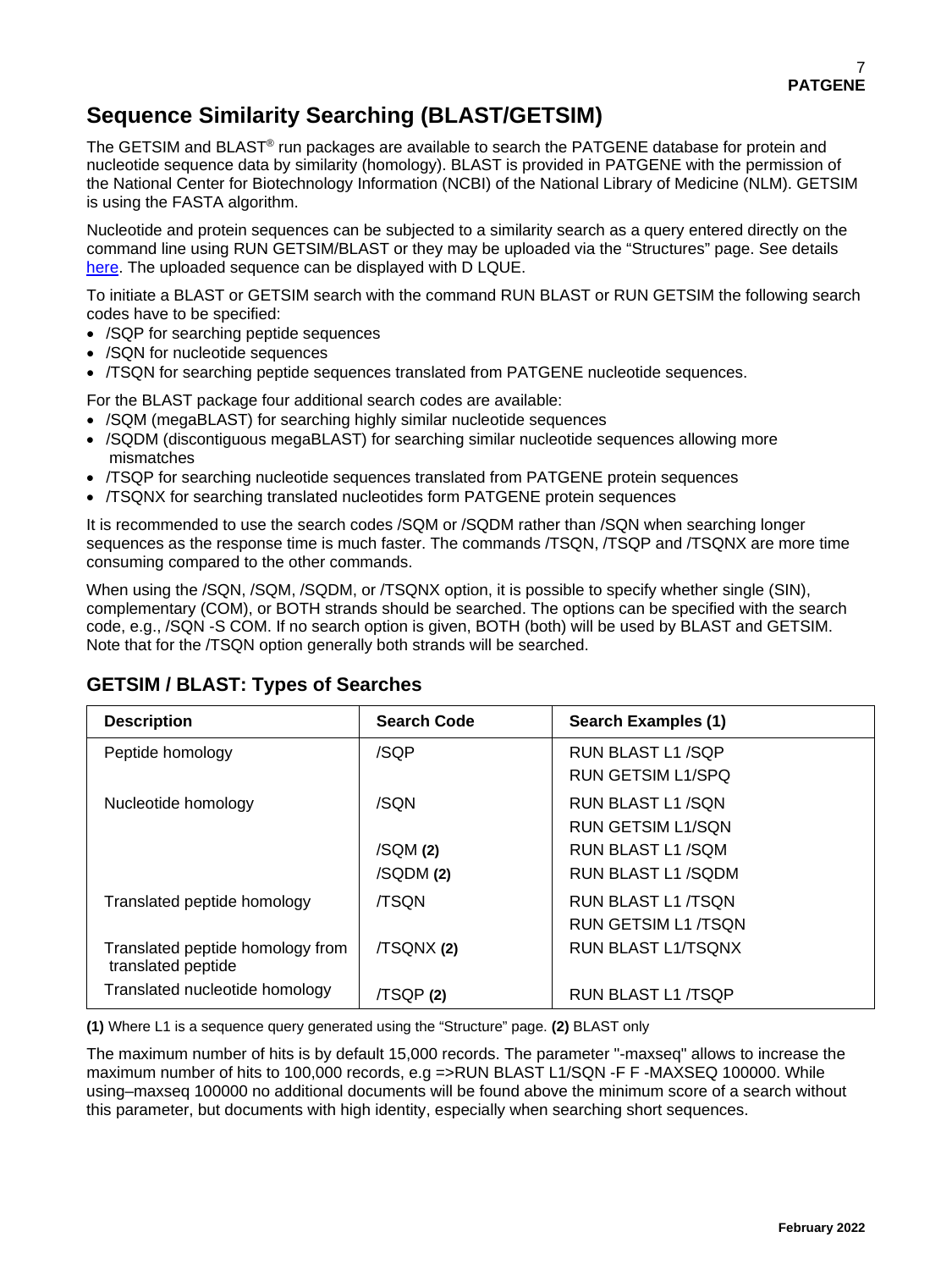After a search with BLAST or GETSIM the number of retrieved sequences for the different score values are displayed in two diagrams. The y-axis of these diagrams represents the number of answers (absolute values are displayed as bars, logarithmic values are shaded) and the x-axis the score as the specific degree of similarity for this search. In the left diagram the score values are displayed, in the right diagram the percentage values of the maximum score.

In addition, two score values are given, the highest possible score value defining the maximum score when the query is aligned to itself, and the score of the best answer of the retrieved answer set. Both values are the same, if the query and at least one retrieved sequence are identical.



Multiple answer sets (L-numbers) can be created with different cut off values for the score and the percentage identity. Five options are available:

1) Select a part of the answer set using the score value from the left histogram. The generated L-number contains all records with a score above the entered value.

ENTER EITHER "ALL" TO KEEP ALL ANSWERS OR ENTER THE MINIMUM SCORE VALUE YOU WISH TO KEEP OR ENTER THE MINIMUM PERCENT OF SCORE FOLLOWED BY "% SCORE" OR ENTER THE MINIMUM PERCENT OF IDENTITY FOLLOWED BY "% IDENT" OR COMBINE MINIMUM PERCENT OF SCORE AND IDENTITY AS "X% SCORE Y% IDENT" OR ENTER "END". "END" MUST BE ENTERED TO COMPLETE THE RUN COMMAND. ENTER (ALL) OR ? : 2300

L16 RUN STATEMENT CREATED

L16 10 ATGGGATGGAGCTGTATCATCCTCTTCTTGGTAGCAACAGCTACAGGTGT

2) Select a part of the answer set using the percentage score value from the right histogram, e.g. "80%" or "80% SCORE". The generated L-number contains all records with a percentage score above the entered value.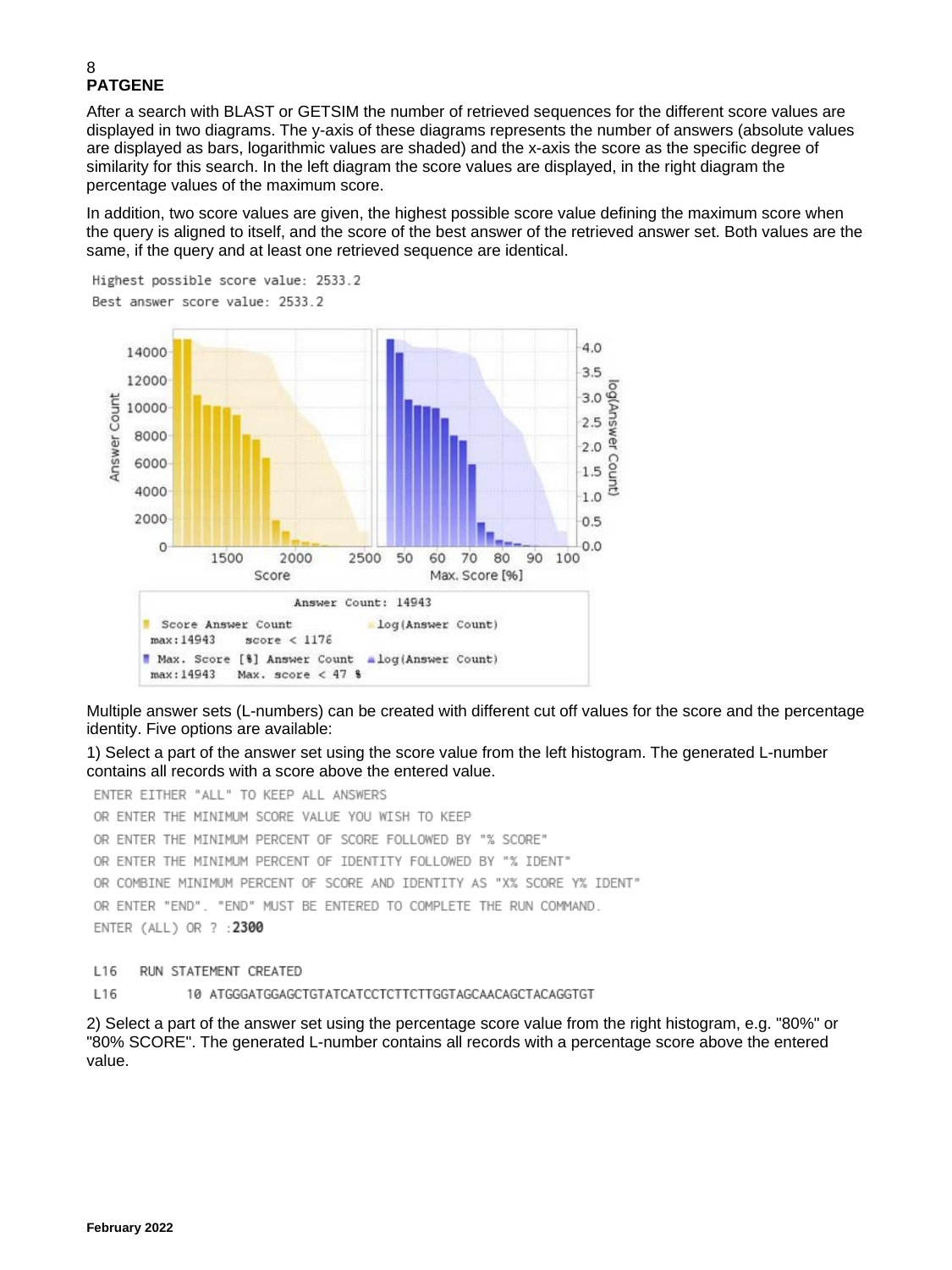ENTER EITHER "ALL" TO KEEP ALL ANSWERS OR ENTER THE MINIMUM SCORE VALUE YOU WISH TO KEEP OR ENTER THE MINIMUM PERCENT OF SCORE FOLLOWED BY "% SCORE" OR ENTER THE MINIMUM PERCENT OF IDENTITY FOLLOWED BY "% IDENT" OR COMBINE MINIMUM PERCENT OF SCORE AND IDENTITY AS "X% SCORE Y% IDENT" OR ENTER "END". "END" MUST BE ENTERED TO COMPLETE THE RUN COMMAND. ENTER (ALL) OR ? : 85% SCORE

#### L17 RUN STATEMENT CREATED

#### L17 143 ATGGGATGGAGCTGTATCATCCTCTTCTTGGTAGCAACAGCTACAGGTGT

3) Select a part of the answer set using the percentage identity value, e.g. "90% IDENT". The generated Lnumber contains all records with a percentage identity above the entered value.

ENTER EITHER "ALL" TO KEEP ALL ANSWERS OR ENTER THE MINIMUM SCORE VALUE YOU WISH TO KEEP OR ENTER THE MINIMUM PERCENT OF SCORE FOLLOWED BY "% SCORE" OR ENTER THE MINIMUM PERCENT OF IDENTITY FOLLOWED BY "% IDENT" OR COMBINE MINIMUM PERCENT OF SCORE AND IDENTITY AS "X% SCORE Y% IDENT" OR ENTER "END". "END" MUST BE ENTERED TO COMPLETE THE RUN COMMAND. ENTER (ALL) OR ? : 100% IDENT

L18 RUN STATEMENT CREATED

L18 51 ATGGGATGGAGCTGTATCATCCTCTTCTTGGTAGCAACAGCTACAGGTGT

4) Select a part of the answer set combining the percentage score and the percentage identity value, e.g. "90% SCORE 100% IDENT". The generated L-number contains all records which have a percentage score and percentage identity above the entered value.

ENTER EITHER "ALL" TO KEEP ALL ANSWERS OR ENTER THE MINIMUM SCORE VALUE YOU WISH TO KEEP OR ENTER THE MINIMUM PERCENT OF SCORE FOLLOWED BY "% SCORE" OR ENTER THE MINIMUM PERCENT OF IDENTITY FOLLOWED BY "% IDENT" OR COMBINE MINIMUM PERCENT OF SCORE AND IDENTITY AS "X% SCORE Y% IDENT" OR ENTER "END". "END" MUST BE ENTERED TO COMPLETE THE RUN COMMAND. ENTER (ALL) OR ? : 85% SCORE 100% IDENT

L19 RUN STATEMENT CREATED

L19 2 ATGGGATGGAGCTGTATCATCCTCTTCTTGGTAGCAACAGCTACAGGTGT

#### 5) Keep the complete answer set with ALL.

ENTER EITHER "ALL" TO KEEP ALL ANSWERS OR ENTER THE MINIMUM SCORE VALUE YOU WISH TO KEEP OR ENTER THE MINIMUM PERCENT OF SCORE FOLLOWED BY "% SCORE" OR ENTER THE MINIMUM PERCENT OF IDENTITY FOLLOWED BY "% IDENT" OR COMBINE MINIMUM PERCENT OF SCORE AND IDENTITY AS "X% SCORE Y% IDENT" OR ENTER "END". "END" MUST BE ENTERED TO COMPLETE THE RUN COMMAND. ENTER (ALL) OR ? : ALL

L20 RUN STATEMENT CREATED

L20 14943 ATGGGATGGAGCTGTATCATCCTCTTCTTGGTAGCAACAGCTACAGGTGT

In order to complete the RUN BLAST or the RUN GETSIM command, END must be entered.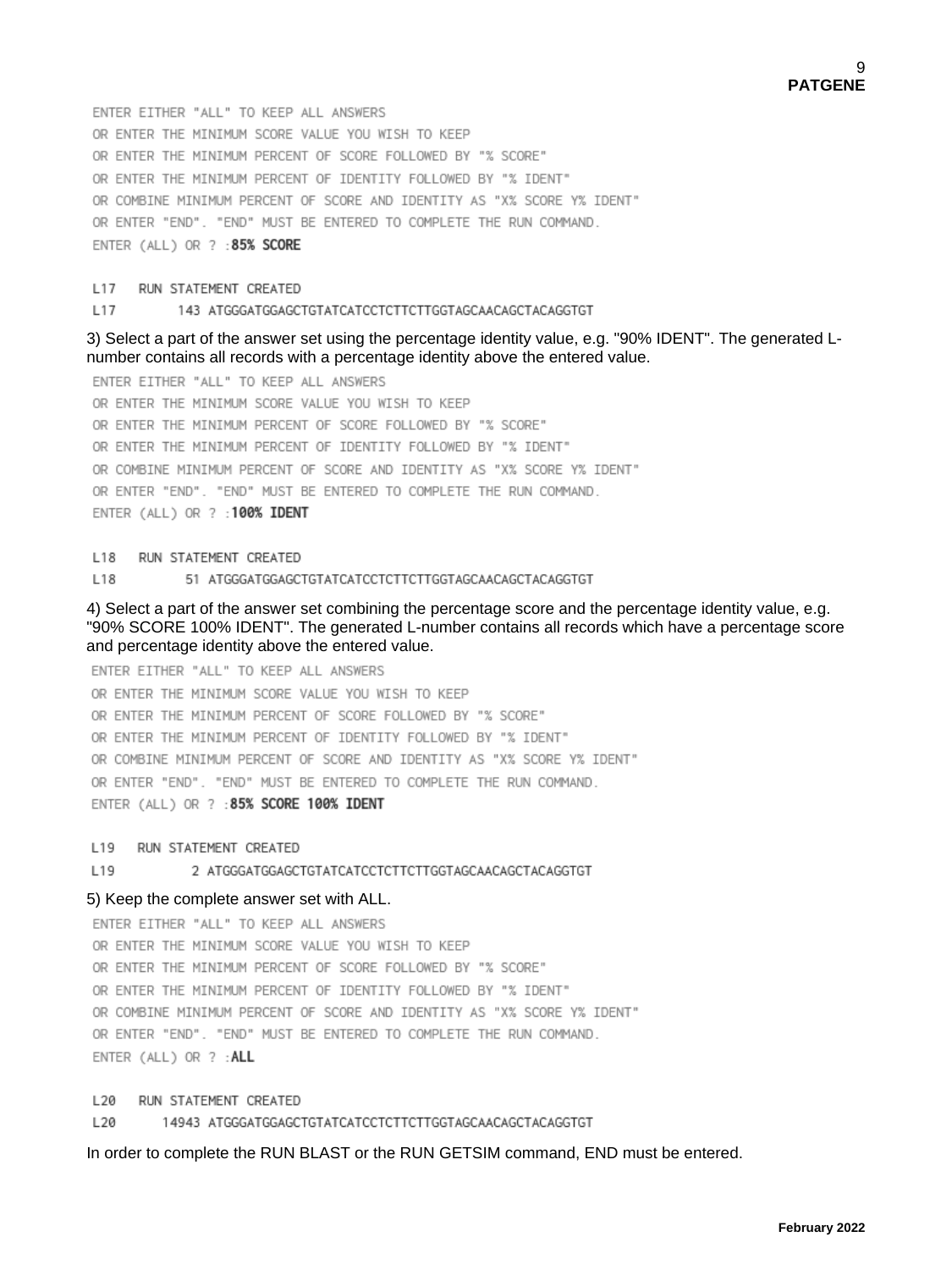ENTER EITHER "ALL" TO KEEP ALL ANSWERS OR ENTER THE MINIMUM SCORE VALUE YOU WISH TO KEEP OR ENTER THE MINIMUM PERCENT OF SCORE FOLLOWED BY "% SCORE" OR ENTER THE MINIMUM PERCENT OF IDENTITY FOLLOWED BY "% IDENT" OR COMBINE MINIMUM PERCENT OF SCORE AND IDENTITY AS "X% SCORE Y% IDENT" OR ENTER "END". "END" MUST BE ENTERED TO COMPLETE THE RUN COMMAND. ENTER (ALL) OR ? : END

An L-number is generated for each selection, which contains all answers of the specified subset. Each L-number can be used for further processing. As the initial L-number is sorted by descending accession number, the selected L-number may be re-arranged by descending similarity score (SORT SCORE D L1) or descending percent identity (SORT IDENT D L1).

The alignment between the retrieved sequence and the query sequence can be displayed as text with the display format ALIGN or as an image with ALIGNG. The top line is the query sequence and the bottom line the hit sequence. Above each alignment the percentage of the BLAST and GETSIM score compared to the query self-score value and the percentage of identity is given. Both values can also be displayed as well with D SCORE and D IDENT. Both BLAST and GETSIM ALIGN format follows the standard convention for NCBI alignment displays.

L6 ANSWER 28 OF 33 PATGENE COPYRIGHT 2021 FIZ KARLSRUHE on STN. ALIGN Query Length: 198; Sequence Length: 843; Score: 40.059 bits (43), 11.2% of query maximum score 358.4; Expect value: 1.172: Identities: 44 / 55 (80.0%); Strand: Plus / Plus Q: 145 TGCGGCAGCG-TGCAGTACGAACCGCAGAGCGTCGAGGGCCTGAAAGGCTTCCCG 198 S: 208 TGCGGC-GCGATCCGGTTCGAGCCGCAGAGCGTCGAGGCTCCG-AAGGGTTCCCG 260 ANSWER 28 OF 33 PATGENE COPYRIGHT 2021 FIZ KARLSRUHE on STN. L6 ALIGNG Query Length: 198; Sequence Length: 843; Score: 40.059 bits (43), 11.2% of query maximum score 358.4; Expect value: 1.172; Identities: 44 / 55 (80.0%); Strand: Plus / Plus

Q:145 TGCGGCAGCG-TGCAGTACGAACCGCAGAGCGTCGAGGGCCTGAAAGGCTTCCCG 198 S:208 TGCGGC-GCGATCCGGTTCGAGCCGCAGAGCGTCGAGGCTCCG-AAGGGTTCCCG 260

## **Advanced User Options for BLAST and GETSIM**

For the experienced user of BLAST<sup>®</sup> and GETSIM a variety of options are available via the STN command line. Altering these parameters will have a profound effect on the outcome of the search. FIZ Karlsruhe strongly recommends that users are completely familiar with NCBI documentation before embarking on customizing any of these settings. For further information see the [information on the NCBI website.](http://blast.ncbi.nlm.nih.gov/Blast.cgi?CMD=Web&PAGE_TYPE=BlastDocs)

The advanced user options are specified with a single letter code preceded by a hyphen and followed by a blank and the required value, e.g. RUN BLAST L1/SQN -F F or RUN BLAST L1/SQP -E 0.1 -M PAM30.

#### **Advanced User Options**

| l Option  | <b>Switch</b> | <b>Values</b>                                              |
|-----------|---------------|------------------------------------------------------------|
| 1. Filter |               | T (True), F (False), Default value is T.                   |
|           |               | If T is set, for peptides the SEG, and for nucleotides the |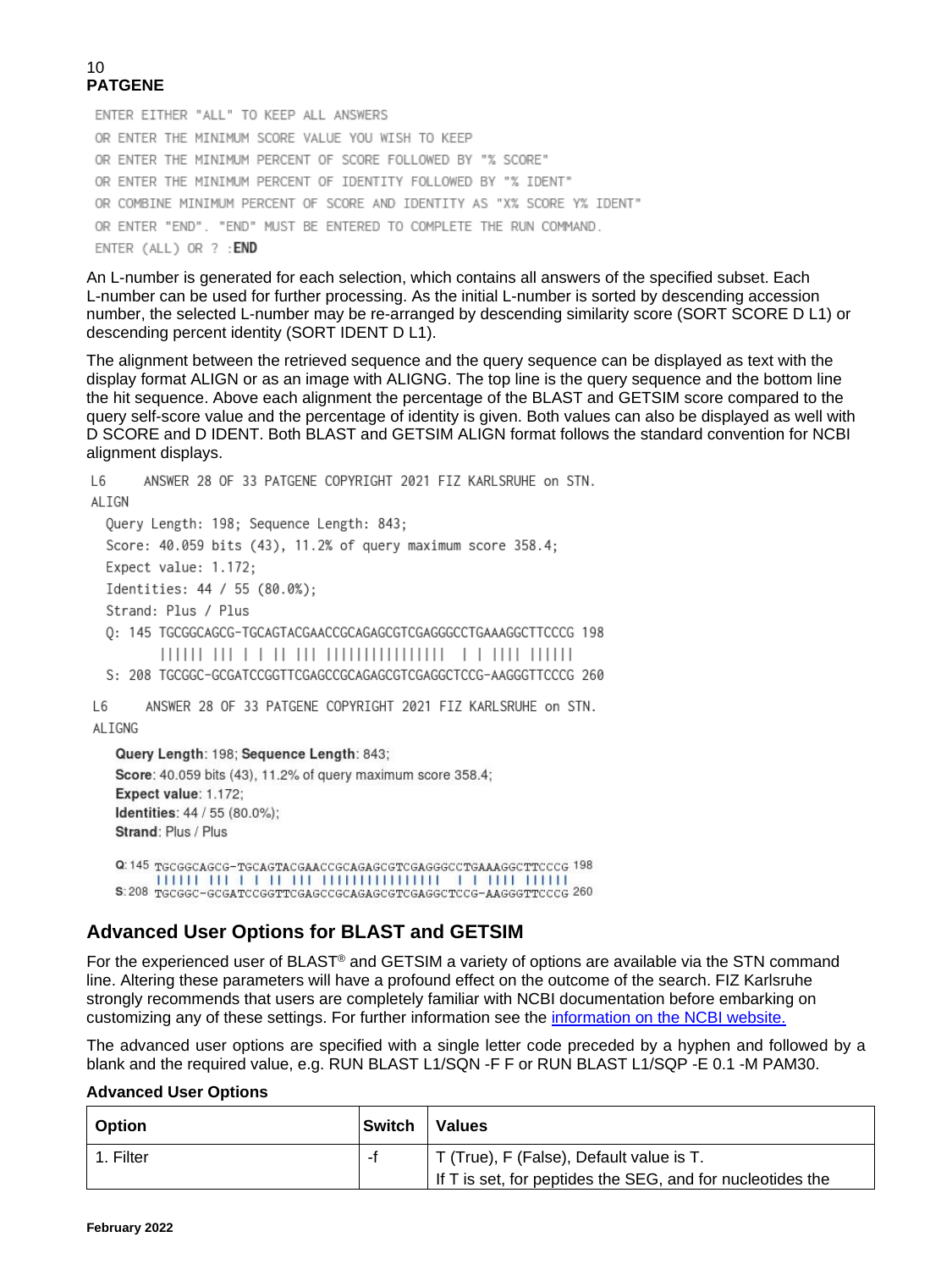|                                    |    | DUST filter is employed.                                                         |
|------------------------------------|----|----------------------------------------------------------------------------------|
| 2. Expectation Value               | -e | Floating point number. (Default is 10)                                           |
| 3. Word Size                       | -W | 11 (default) or 7-23 for nucleotides                                             |
|                                    |    | 3 (default) or 2 for peptides                                                    |
| 4. Strand                          | -S | 1 (SIN), 2 (COM) or 3 (BOTH)                                                     |
| for nucleotides only               |    | default value is 3                                                               |
| 5. Matrix                          | -m | BLAST: BLOSUM62 (default), BLOSUM80, BLOSUM45,                                   |
| for peptides only                  |    | PAM30, PAM70                                                                     |
|                                    |    | GETSIM: BL50 (default), BL62, BL80, MD10, MD20, MD40,<br>OPT5, P120, P250, VT160 |
| 6. Gap Penalty                     | -g | Peptides (default): BLAST 11; GETSIM 12                                          |
|                                    |    | Nucleotides (default): BLAST 5; GETSIM 12                                        |
| 7. Gap Extension                   | -X | Peptides (default): BLAST 1; GETSIM 2                                            |
|                                    |    | Nucleotides (default): BLAST 2; GETSIM 4                                         |
| 8. Penalty for nucleotide mismatch | -q | BLAST: -3 (default); GETIM: -2 (default)                                         |
| 9. Reward for nucleotide match     | -r | BLAST: 1 (default); GETSIM: 3 (default)                                          |

### **BLAST Matrix settings (for option 5. Matrix)**

Please note that for a certain matrix only a restricted set of possible gap and gap extension values are possible. The settings available to each matrix are summarised in the table below. Default settings are indicated in the table. Any different combinations will be rejected by the system and a warning message issued.

| <b>Matrix</b> | Gap              | <b>Gap Extension</b>                 | <b>Matrix</b> | Gap              | <b>Gap Extension</b> |
|---------------|------------------|--------------------------------------|---------------|------------------|----------------------|
| BLOSUM62      | $\boldsymbol{9}$ | $\boldsymbol{2}$                     | BLOSUM90      | 32767            | 32767                |
|               | 8                | $\overline{2}$                       |               | 9                | $\overline{c}$       |
|               | $\overline{7}$   | $\boldsymbol{2}$                     |               | 8                | $\boldsymbol{2}$     |
|               | 12               | 1                                    |               | $\overline{7}$   | $\overline{c}$       |
|               | 11               | (default)<br>1                       |               | 6                | $\overline{c}$       |
|               | 10               | 1                                    |               | 11               | 1                    |
| BLOSUM80      | $\bf8$           | $\boldsymbol{2}$                     |               | 10               | 1 (default)          |
|               | $\overline{7}$   | $\overline{c}$                       | <b>PAM30</b>  | $\boldsymbol{9}$ | $\mathbf{1}$         |
|               | $\,6$            | $\boldsymbol{2}$                     |               | $\overline{7}$   | $\overline{c}$       |
|               | 11               | 1                                    |               | $\,6$            | $\overline{c}$       |
|               | 10               | (default)<br>1                       |               | 5                | $\overline{c}$       |
|               | 9                | 1                                    |               | 10               | 1                    |
| BLOSUM45      | 13               | $\mathsf 3$                          |               | 8                | 1                    |
|               | 11               | 3                                    |               | 9                | (default)<br>1       |
|               | 12               | 3                                    | <b>PAM70</b>  | $\overline{8}$   | $\overline{2}$       |
|               | 9                | $\ensuremath{\mathsf{3}}$            |               | $\overline{7}$   | $\overline{c}$       |
|               | 15               | $\overline{\mathbf{c}}$<br>(default) |               | 6                | $\overline{c}$       |
|               | 14               | $\boldsymbol{2}$                     |               | 11               | 1                    |
|               | 13               | $\boldsymbol{2}$                     |               | 10               | (default)<br>1       |
|               | 12               | $\overline{c}$                       |               | 9                | 1                    |
|               | 19               | 1                                    | <b>PAM250</b> | 32767            | 32767                |
|               | 18               | 1                                    |               | 15               | 3                    |
|               | 17               | 1                                    |               | 14               | 3                    |
|               | 16               | 1                                    |               | 13               | 3                    |
| BLOSUM50      | 32767            | 32767                                |               | 12               | 3                    |
|               | 13               | $\ensuremath{\mathsf{3}}$            |               | 11               | 3                    |
|               | 12               | $\ensuremath{\mathsf{3}}$            |               | 17               | $\boldsymbol{2}$     |
|               | 11               | 3                                    |               | 16               | $\overline{2}$       |
|               | 10               | 3                                    |               | 15               | $\overline{c}$       |
|               | 9                | $\ensuremath{\mathsf{3}}$            |               | 14               | 2 (default)          |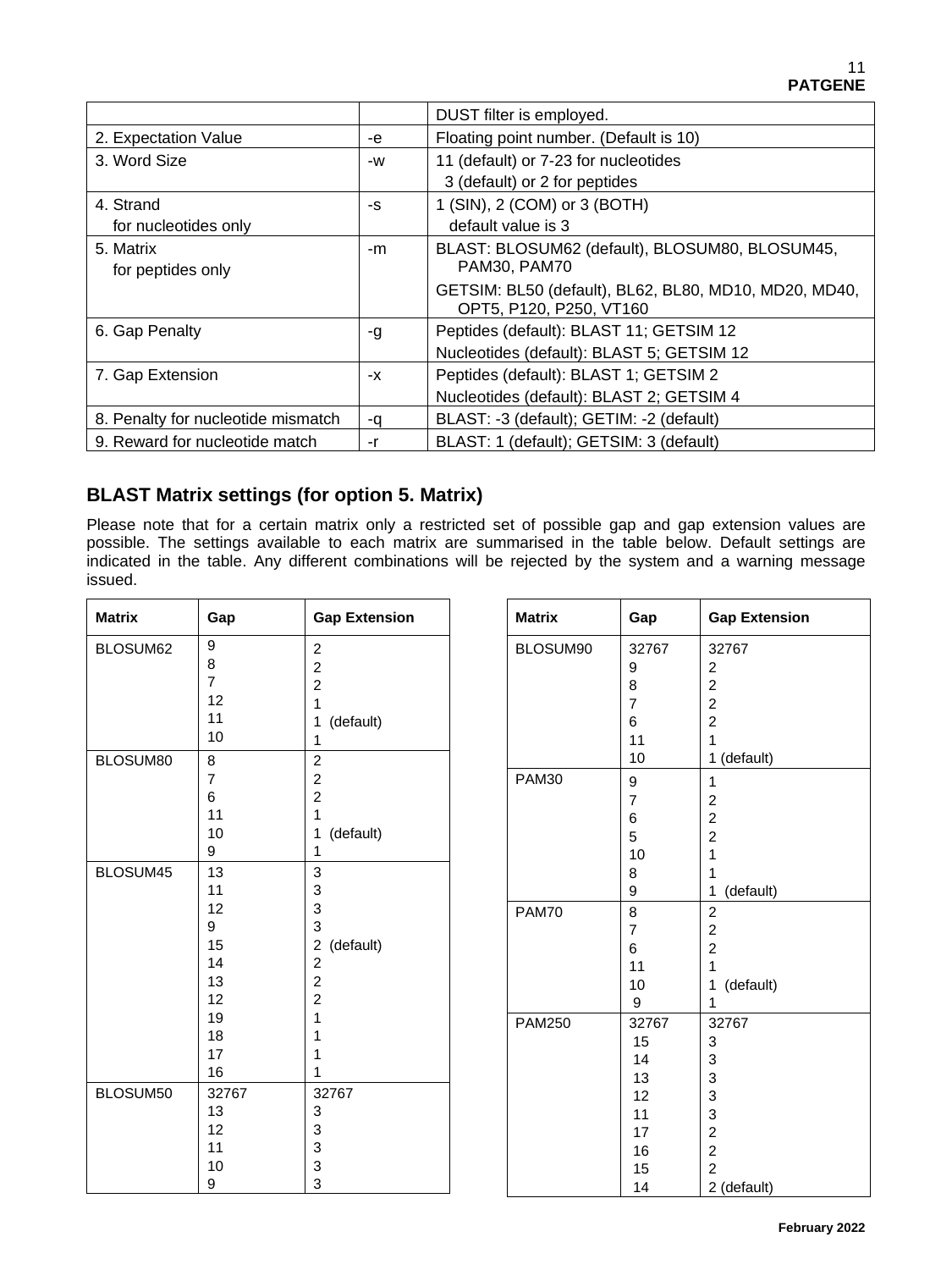12 **PATGENE**

| 16 | 2              |
|----|----------------|
| 15 | 2              |
| 14 | $\overline{c}$ |
| 13 | 2 (default)    |
| 12 | $\overline{c}$ |
| 19 |                |
| 18 |                |
| 17 |                |
| 16 |                |
| 15 |                |

|  | 13             | $\mathcal{P}$ |
|--|----------------|---------------|
|  | 21             | ٠             |
|  |                |               |
|  |                |               |
|  | 20<br>19<br>18 |               |
|  | 17             |               |

### **Searching Sequence Data with the GETSEQ RUN Package**

The GETSEQ run package is a tool to search the PATGENE database for a direct sequence code match of peptide and nucleic acid sequences. This method is ideal for short and/or highly conserved sequence queries where similarity (homology) searching is not required.

Nucleotide and protein sequences can be subjected to a GETSEQ search as a query entered directly on the command line using RUN GETSEQ or the query may be created with the QUERY command, and subsequently searched through the GETSEQ run package specifying the query L-number (e.g., RUN GETSEQ L1, if L1 represents the sequence query).

```
=> RUN GETSEQ MCLHFLVLVICIL/SQSP
```
RUN GETSEQ AT 08:57:25 ON 2021-10-11 COPYRIGHT (C) 2021 FIZ KARLSRUHE on STN

GetSeq motif search by FIZ Karlsruhe; Version: 1.0.0

Query time: 115 L13 RUN STATEMENT CREATED<br>L13 8 MCLHFLVLVICI 8 MCLHFLVLVICIL/SQSP

Long sequences may be uploaded via the "Structures" page; see details [here.](https://www.stn.org/help/stnext/#t=Building_the_Query%2FUsing_Biosequences%2FUsing_Biosequences_for_Queries.htm) The L-number may also derive from a previous sequence search in another STN database with bio sequence search capabilities, e.g., the CAS REGISTRYSM file.

Any L-numbered sequence answer set from RUN GETSEQ may be combined with any search field in the PATGENE file, for example => S L1 AND ARTIFICIAL SEQUENCE/ORGN where L1 represents the answer set from a RUN GETSEQ operation.

Hits of the retrieved sequence can be displayed in context of the whole sequences as text with the display format ALIGN or as an image with ALIGNG.

```
= > D ALIGN<br>I_13 AN:
        ANSWER 1 OF 8 PATGENE COPYRIGHT 2021 FIZ KARLSRUHE on STN.
ALIGN
   Sequence Length: 43;
   Hits at: 8-20
      1 MFTIRSRMCL HFLVLVICIL RECESVCVCV CVCVCLWHLG RVV
        === ==========
```
The HIT display format contains only the part of the hit sequence with the matching residues which are highlighted with double underlining. In addition, the information HITS AT: gives the residue number of the start and end point of the matching part of the hit sequence.

```
=> D HIT 
L5 ANSWER 50 OF 147 PATGENE COPYRIGHT 2021 FIZ KARLSRUHE on STN. 
SEQ 
            SGTTGKPKG 
            ========= 
  Hits at: 413-420 3426-3433 4466-4473
```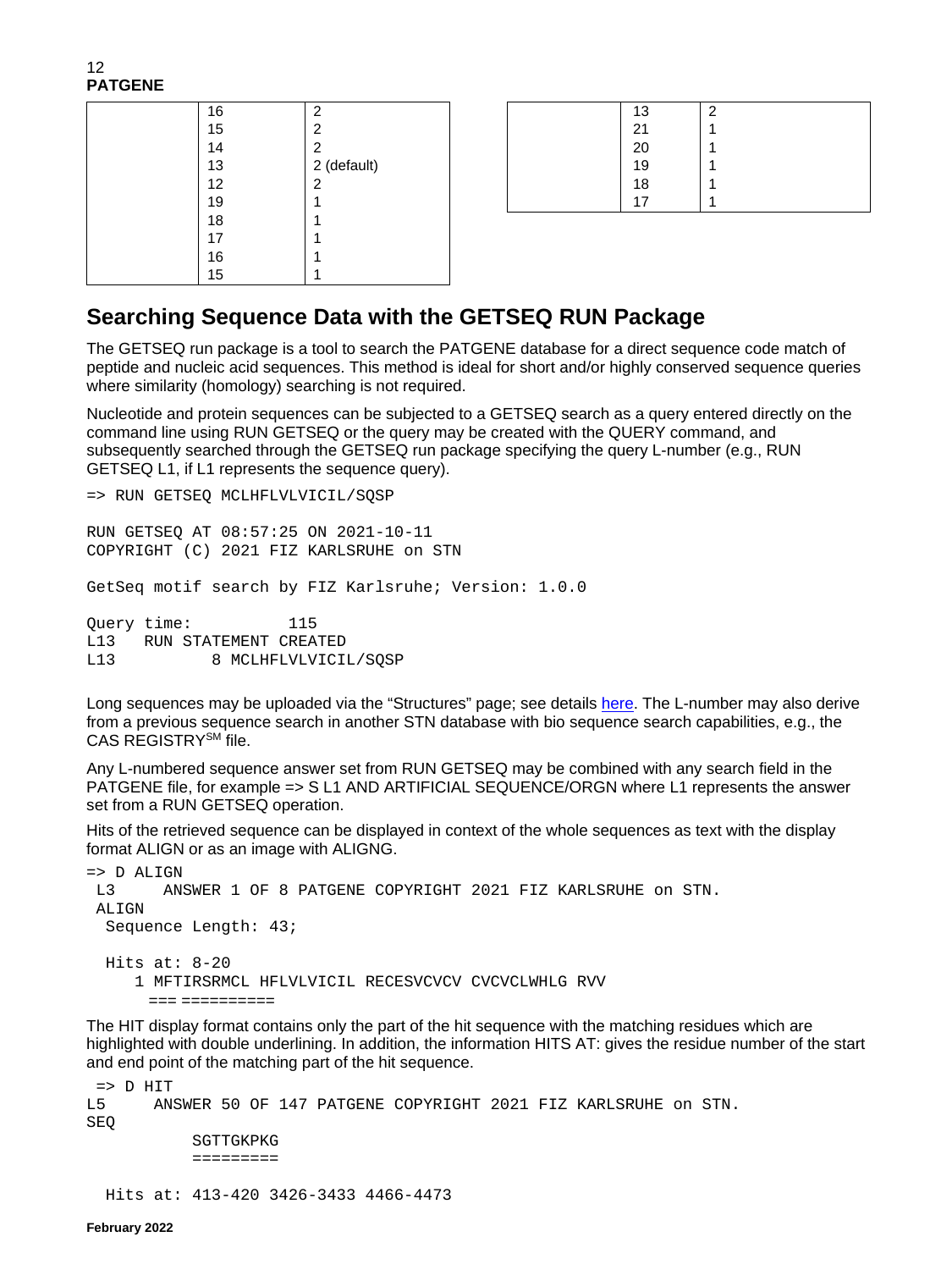### **Sequence Search Terms**

Amino acid and nucleic acid sequences may be searched with the one-letter code, amino acids also with the three-letter codes for common amino acids. Enter HELP AAC for a table of the one- and three-letter codes of the common amino acids and HELP NUC for a table of the codes for nucleic acids.

Uncommon amino acids are represented in the sequence by an 'X' (or 'Xaa'). In the upcoming standard ST.26 X will be used also as an unspecified amino acid. If you want to search specifically for an 'X' in the sequence, it have to be placed in square brackets, e.g. =>RUN GETSEQ TF[X]C[X]T/SQSP

| Terms                                             | <b>Search Examples</b>                          |
|---------------------------------------------------|-------------------------------------------------|
| One-letter codes for common amino acids           | LAGLL/SQSP                                      |
| Three-letter codes for common amino acids         | 'HIS-LEU-TYR-LEU-GLN-TYR-ILE-ARG-LYS-LEU'/SOSFP |
| Enclose strings of codes in single quotes and use | 'HIS-LEU-TYR-LEU-GLN-TYR-ILE-ARG-LYS-LEU' /SQEP |
| dashes to separate codes in strings.              | ATGAAN/SQEN                                     |
| One-letter codes for nucleic acids                | CATCTGTATT/SQSN                                 |

### **Types of Sequence Searches**

In the GETSEQ run package four options are available for searching polypeptide sequences using amino acid codes and two options for searching nucleic acid sequences.

Sequence data for nucleic acid and protein sequences are displayed in the SEQ field with one-letter codes and the SEQ3 field with three-letter codes for proteins only.

| Type                              | <b>Definition</b>                                                                                                                         | <b>Search</b><br>Code | <b>Query Examples</b>                                    |
|-----------------------------------|-------------------------------------------------------------------------------------------------------------------------------------------|-----------------------|----------------------------------------------------------|
| Sequence Exact<br>Protein         | Search for sequences that match the<br>query.                                                                                             | /SQEP                 | GAPGEK/SQEP<br>'ASP-HIS-ALA-ILE-HIS' /SQEP               |
| Sequence Exact<br>Family, Protein | Search for sequences that match the<br>query and those in which family-<br>equivalent substitution of the query amino<br>acids occur.     | /SQEFP                | YGGFL/SQEFP<br>'TYR-GLY-GLY-PHE-LEU'/SQEFP               |
| Subsequence,<br>Protein           | Search for exact answers plus<br>sequences in which the query sequence<br>is embedded.                                                    | /SQSP                 | LAGLL/SQSP<br>'ASP-HIS-ALA'/SQSP                         |
| Subsequence<br>Family,<br>Protein | Search for exact sequences,<br>subsequences, and answers in which<br>family-equivalent substitution of the query<br>amino acids occurs.   | /SQSFP                | ATCXAWV/SQSFP<br>'THR-ASP-SER-GLU-SER-SER-HIS'<br>/SQSFP |
| Sequence Exact,<br>Nucleic Acid   | Search for sequences that match the<br>query. Ambiguity codes for nucleic acids<br>are allowed.                                           | /SQEN                 | ATGAAN/SQEN                                              |
| Subsequence,<br>Nucleic Acid      | Search for exact answers, plus<br>sequences in which the query sequence<br>is embedded. Ambiguity codes for nucleic<br>acids are allowed. | /SQSN                 | TGGAGAAGGC/SQSN                                          |

The families of amino acid equivalents retrieved in the polypeptide family searches SQEFP and SQSFP are:

P, A, G, S, T (neutral, weakly hydrophobic)<br>Q, N, E, D, B, Z (hydrophilic, acid amine) (hydrophilic, acid amine) H, K, R (hydrophilic, basic) F, Y, W (hydrophobic, aromatic)<br>L, I, V, M (hydrophobic) (hydrophobic) C (cross-link forming)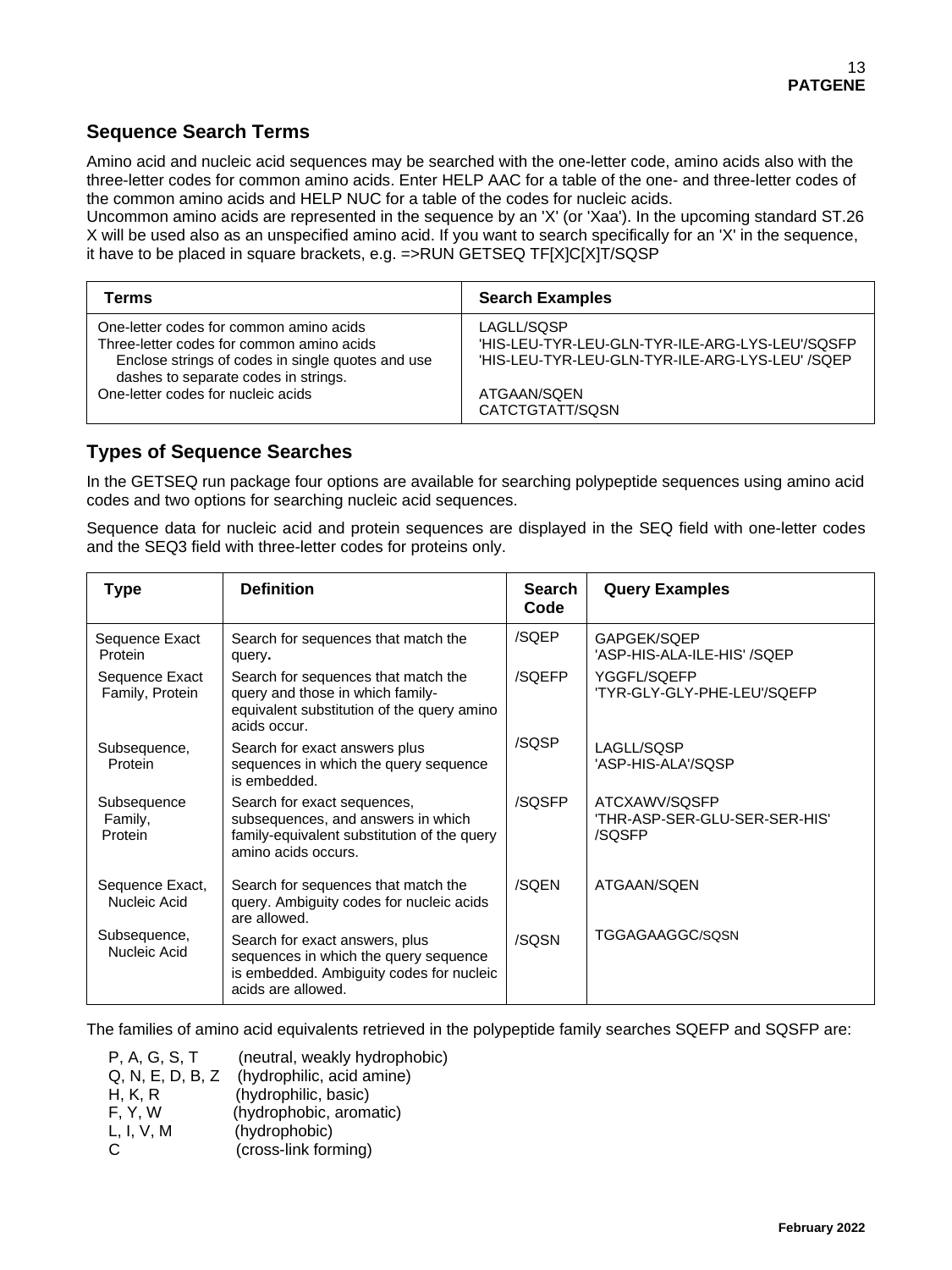### **Variability Symbols for Sequence Code Match Searches**

Variability symbols are allowed in all GETSEQ search options. For more information on specifying variability in sequence code match queries, enter HELP SQQ.

| Symbol(s)                         | <b>Function</b>                                           | <b>Query Examples</b>                                                |
|-----------------------------------|-----------------------------------------------------------|----------------------------------------------------------------------|
| $\begin{bmatrix} 1 \end{bmatrix}$ | to specify alternate residues                             | NGSLLAGAYAIST[LV]I/SQSP<br>LGP['VAL-LEU-LYS']/SQSP                   |
| $\lceil - \rceil$                 | to exclude a specific residue or alternate<br>residues    | LGP[-H]/SQSP<br>LGP[-'HIS']/SQSFP<br>LGP[-HL]/SQSP                   |
| ${m}$                             | to repeat the preceding sequence m times                  | $(FL)$ {2}/SQSP<br>(CTGA){3}/SQSN<br>TAA(TAAA){2}/SQSN               |
| ${m,u}$ or ${m-u}$                | to repeat the preceding sequence m to u<br>times          | GG(FL){1,2}/SQSP<br>$(CTGA){2,4}/SQSN$                               |
| ? or $\{0,1\}$ or $\{0-1\}$       | to repeat the preceding sequence<br>zero or one time      | FLRRI(RP)?K/SQSP<br>FLRRI(RP){0,1}K/SQSP<br>CATG(CGTA){0,1}GGAC/SQSN |
| * or $\{0,\}$ or $\{0-\}$         | to repeat the preceding sequence zero or<br>more times    | KLK(WD){0,}N/SQSP<br>KLK(WD)*N/SQSP<br>CATAA(CTG){0,}TATT/SQSN       |
| + or $\{1, \}$ or $\{1 - \}$      | to repeat the preceding sequence<br>one or more times     | KLK(DLE){1,}/SQSP<br>KLK(DLE)+/SQSP<br>CATA(CTG){1,}TATT/SQSN        |
| ^ (Caret)                         | search at the beginning or end of a<br>sequence           | <b>MCGIL/SOS</b><br>VCDS^/SQSP                                       |
|                                   | specifies alternate residues                              | ACDS KLMP/SQSP                                                       |
| &                                 | to join together sequence expressions or<br>queries (L#s) |                                                                      |

## **SPECIFYING GAPS IN GETSEQ SEQUENCE QUERIES**

A gap may be specified in a sequence expression using the period (.) for one residue, the colon (:) for zero or one residue or the period (.) followed by an appropriate repeat expression. The following table summarizes all the options for specifying gaps in GETSEQ sequence searches**.**

| Symbol(s)                                | <b>Function</b>               | <b>Query Examples</b>                                                          |
|------------------------------------------|-------------------------------|--------------------------------------------------------------------------------|
|                                          | a gap of one residue          | SY.RPG/SQSP<br>SYRPG/SQSP<br>AAGTGC/SQSN                                       |
| $\{m\}$ or $[m.]$                        | a gap of m residues           | SY.{2}RPG/SQSP<br>SY[2.]RPG/SQSP                                               |
| {m-u} or .{m-u}                          | a gap of m to u residues      | GFF.{2,10}LSS/SQSP<br>GFF.{2-10}LSS/SQSP<br>AAG.{2,5}TGC/SQSN                  |
| $:$ or $.?$ or<br>$\{0,1\}$ or $\{0-1\}$ | a gap of zero or one residues | AGA:SRI/SQSFP<br>AGA.?SRI/SQSFP<br>AGA.{0,1}SRI/SQSFP<br>AGA.{0-1}SRI/SQSFP    |
| $\cdot$ or $\{0\}$ or $\{0\}$ .          | a gap of zero or more residue | HLC.*TYG/SQSP<br>HLC.{0,}TYG/SQSP<br>HLC.{0-}TYG/SQSP<br>AAGGCAGATG.*GCAA/SQSN |
| $+$ or $\{1, \}$ or $\{1\}$              | a gap of one or more residues | SY.+TH/SQSP<br>SY.{1,}TH/SQSP<br>SY.{1-}TH/SQSP<br>TCCTG.+GTGG/SQSN            |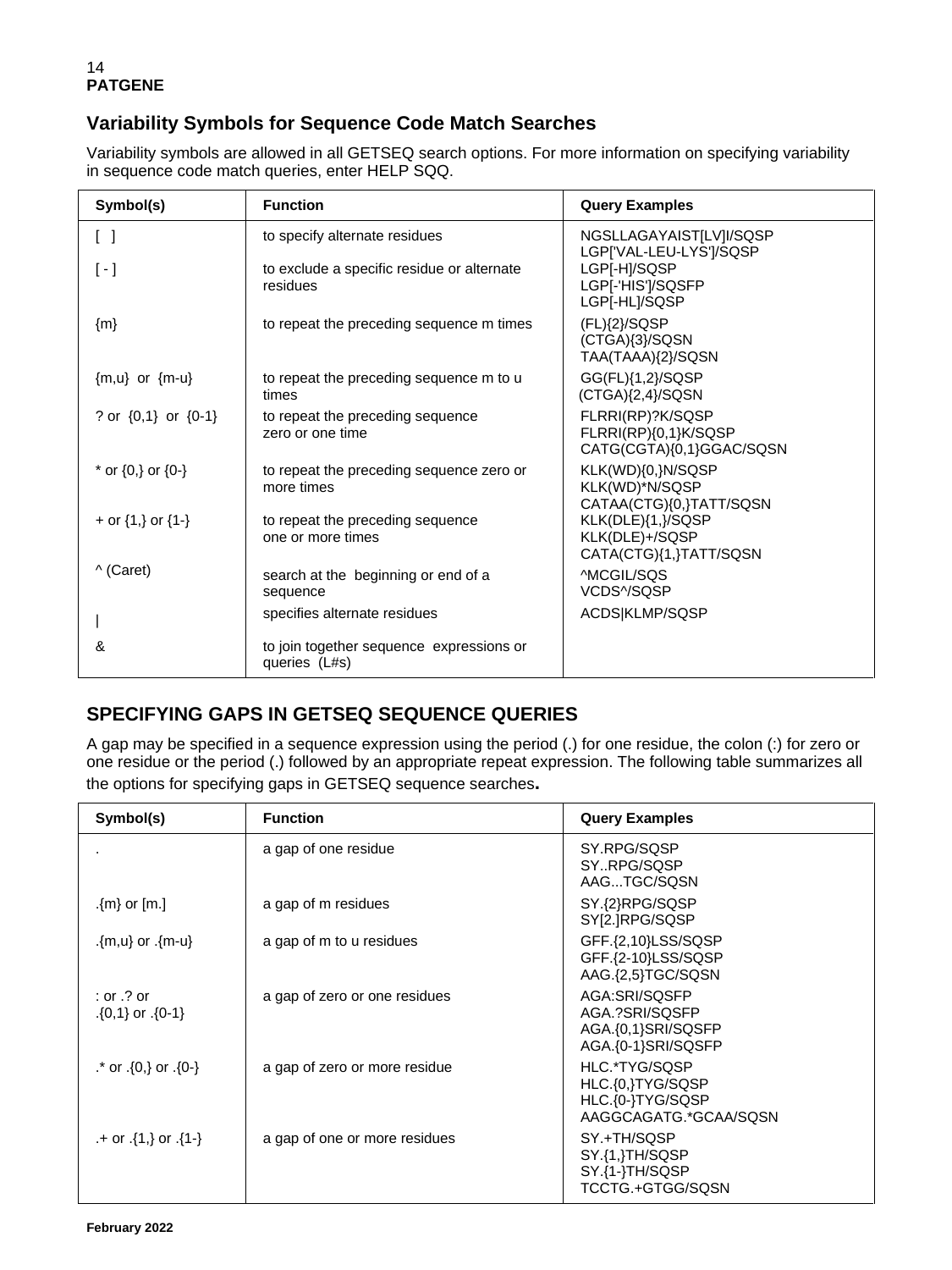# **Sample Records**

### **DISPLAY TRIAL**

- L<sub>5</sub> ANSWER 1 OF 22155 PATGENE COPYRIGHT 2021 FIZ KARLSRUHE on STN.
- TI A novel method for determining nucleic acids by use of a labeled nucleotide. [File created by using OCR software]
- MTY DNA
- 118 SQL

### **DISPLAY SQIDE**

| L5   | ANSWER 2300 OF 22155 PATGENE COPYRIGHT 2021 FIZ KARLSRUHE on STN. |
|------|-------------------------------------------------------------------|
| AN   | PATGENE ED 20211004 UP 20211004<br>2021046655.55                  |
|      | DED 20210318 DUPD 20210318                                        |
| MTY  | DNA                                                               |
| ORGN | human papillomavirus                                              |
| SEQC | 1064                                                              |
| SEQN | 55                                                                |
| SQL  | 120                                                               |
| SEQK | 58ce30650d8deb81e47fab322725b621a3d7bf479800d6aa38e3f4376d0881d9  |
|      |                                                                   |

#### SEQ

| 1 actgatttgc atttattgca caaatgaatt aacaacagca gaagtgctgt  |  |  |
|-----------------------------------------------------------|--|--|
| 51 cctttgcatg gaaggagctg tgtattaagt gggaccacga actgccctac |  |  |
| 101 ggagcgtgtg cacagtgtct                                 |  |  |

#### **NA**

| Code   | Count | Percent |
|--------|-------|---------|
| Α      | 33    | 27.5    |
| С      | 24    | 20.0    |
| G      | 31    | 25.8    |
| U      | 0     | 0.0     |
| Τ      | 32    | 26.7    |
| В      | 0     | 0.0     |
| D      | 0     | 0.0     |
| Н      | 0     | 0.0     |
| I      | 0     | 0.0     |
| Κ      | 0     | 0.0     |
| М      | 0     | 0.0     |
| R      | 0     | 0.0     |
| S      | 0     | 0.0     |
| ٧      | 0     | 0.0     |
| W      | 0     | 0.0     |
| χ      | 0     | 0.0     |
| Others | 0     | 0.0     |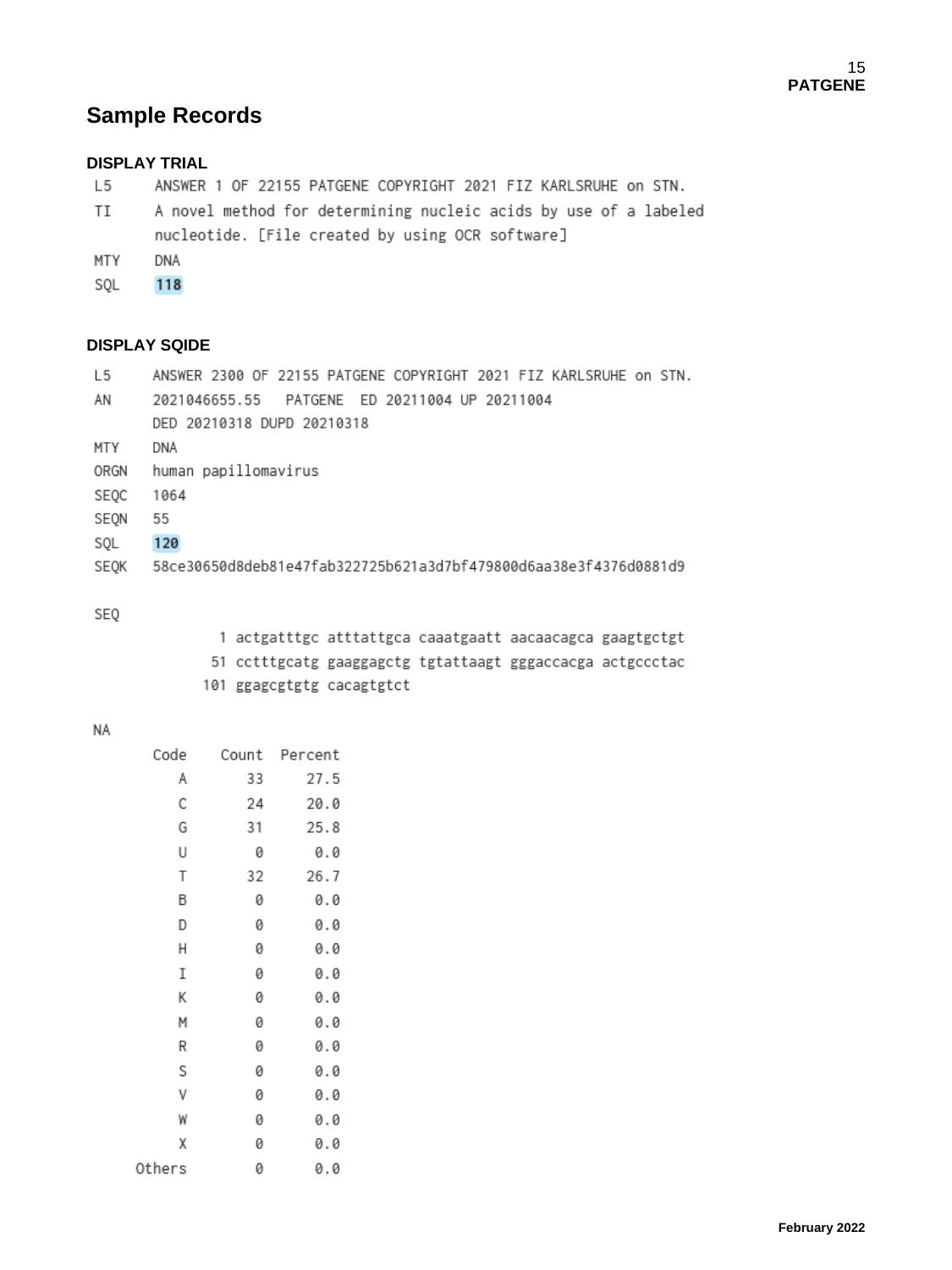FEATURE TABLE: Key | Location | |gi/5059324.E6/lcl/HPV83\_E6.1/ Human papi  $\mathbf{L}$  $\mathbf{L}$  $\Box$ 

### **DISPLAY IALL**

| L <sub>35</sub> | ANSWER 1000 OF 17907 PATGENE COPYRIGHT 2021 FIZ KARLSRUHE on STN. |
|-----------------|-------------------------------------------------------------------|
| ΑN              |                                                                   |
|                 | DED 20180531 DUPD 20180531 Full-text                              |
| TI              | Methods for Modulating RNA Splicing                               |
| PA              | PTC Therapeutics, Inc.                                            |
| DT              | Patent                                                            |
| PI              | WO 2018098446<br>20180531                                         |
| AI              | WO 2017-US63323<br>20171127                                       |
| PRAI            | US 2016-62426619<br>20161128 (62)                                 |
| FS.             | NUCLEIC; NS                                                       |
| MTY             | RNA                                                               |
| PSL             | SEQ ID NO 512                                                     |
| ORGN            | Artificial Sequence                                               |
| SEQC            | 3866                                                              |
| SEQN            | 512                                                               |
| SQL             | 10                                                                |
| SEQK            | f7468d232250a6ab16c0d9235c8bda8420d8491ad475be611b6f231e516f54a6  |
|                 |                                                                   |

SEQ

1 cagagurugu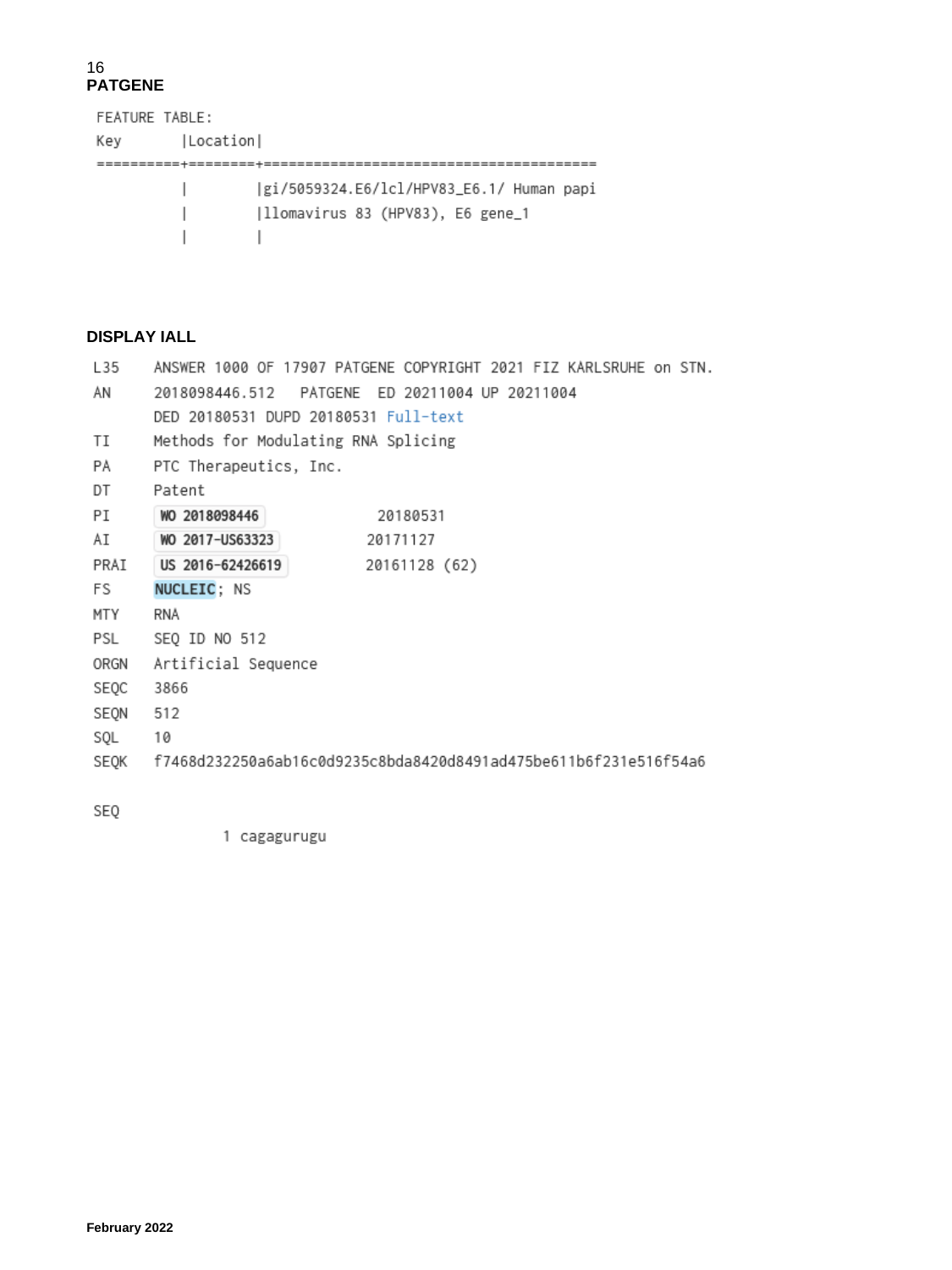| Code   | Count | Percent |
|--------|-------|---------|
| Α      | 2     | 20.0    |
| С      | 1     | 10.0    |
| G      | 3     | 30.0    |
| U      | 3     | 30.0    |
| Τ      | 0     | 0.0     |
| В      | 0     | 0.0     |
| D      | 0     | 0.0     |
| Н      | 0     | 0.0     |
| Ι      | 0     | 0.0     |
| Κ      | 0     | 0.0     |
| Μ      | 0     | 0.0     |
| R      | 1     | 10.0    |
| S      | 0     | 0.0     |
| ٧      | 0     | 0.0     |
| W      | 0     | 0.0     |
| χ      | 0     | 0.0     |
| Others | 0     | 0.0     |

#### FEATURE TABLE:

| Kev | Location |                                           |
|-----|----------|-------------------------------------------|
|     |          |                                           |
|     |          | lintronic recognition element for splicin |
|     |          | g modifier (REMS)                         |
|     |          |                                           |

### **DISPLAY FASTA**

 $L1$ ANSWER 1 OF 3714 PATGENE COPYRIGHT 2021 FIZ KARLSRUHE on STN.

FASTA

>PATGENE | 2021189053.1866 | protein | sequence 1866 from W02021189053 spkqekmkmdchkdekgtiydyeaialnkneyvsfkqyvgkhilfvnvatycgltaqypelnalqeelkpyg lvvlgfpcnqfgkqepgdnkeilpglkyvrpgggfvpsfqlfekgdvngekeqkvfsflkhscphpseilgt fksiswdpvkvhdirwnfekflvgpdgipvmrwshratvssvktdilaylkqfktk